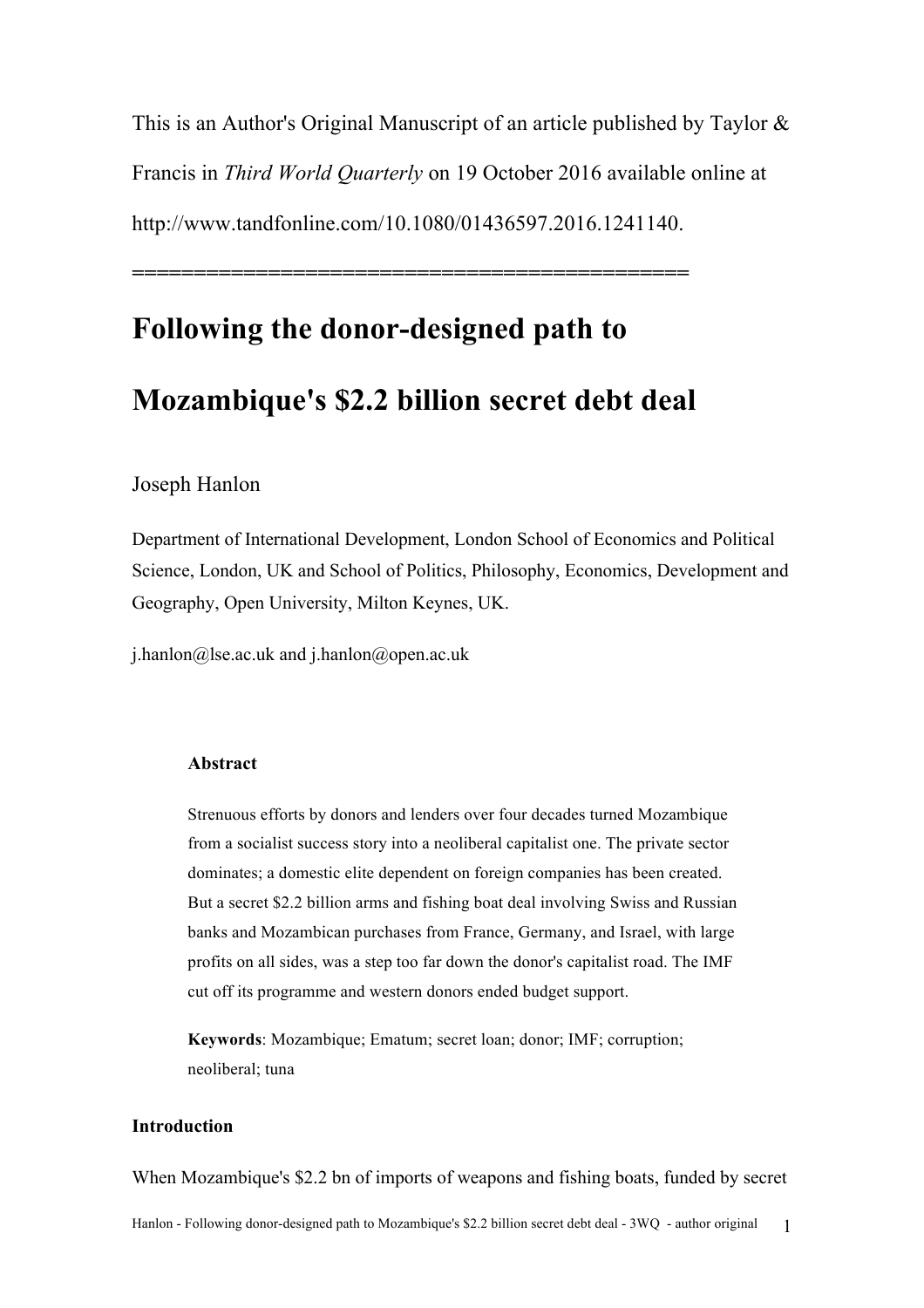loans, became public in 2016, the International Monetary Fund (IMF) cut off its lending and a group of 14 donors halted budget support.<sup>1</sup> This response could be seen as unfair or disingenuous because, as I argue in this article, the \$2.2 bn deal was the direct result of conditions carefully created by the same lenders and donors during four decades. They wanted to convert the Mozambican leadership from a socialist to a capitalist orientation during the Cold War, and then move to incorporate Mozambique in a particular form of globalisation usually known as neoliberalism.

In parallel with the rise of neoliberalism was the increasing use of managerial concepts, one of which was 'change management',<sup>2</sup> which puts an emphasis on how people within an organisation can be can be made to support and even promote changes desired by the management. We argue here that the past four decades has seen a loose form of change management as the Mozambican elite was been moved first from socialists to capitalists, and then to support globalization and act in the interests of foreign lenders, donors, and corporations. In effect, parts of the socialist elite were converted into a 'comprador' group. The term 'comprador' is Portuguese and means 'buyer' and dates from the 17th century when it was used for local staff buying for Portuguese traders in Asia, and has come to mean local people acting in the interests of foreign enterprises and agencies.

Overcoming resistance to change is a central part of change management and its extensive literature. A 2002 study of change within the US State Department noted that 'major organizational changes or innovations can anticipate resistance, especially if proposed changes alter values and visions related to the existing order.' The study pointed to 'self interest' as the number one reason for resistance to change, but also cited 'political factors'.<sup>3</sup> Thus the goal of change managers is to convince most people that the change is in their interests.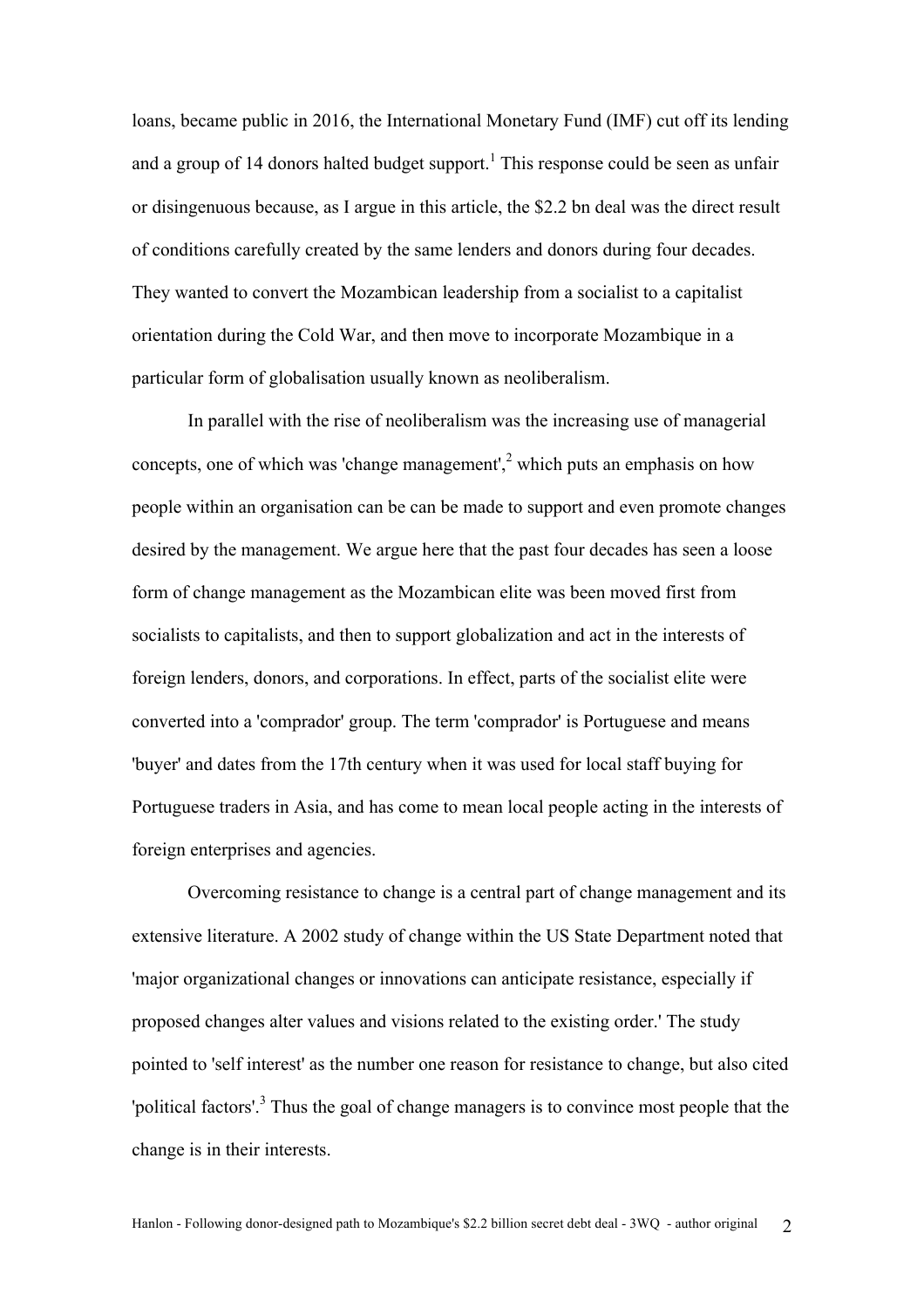For Mozambique, a goal of lenders and donors has been to convince a significant portion of the elite that the move to neoliberalism and comprador capitalism was to their benefit, and also would help Mozambique. This used a mix of carrots and sticks. At the level of the national government, aid and lending has been reduced or increased in response to changes in government policy that were deemed to be good or bad. However, individuals rather than institutions have been a key target, especially in the post-war 1990s when the IMF depressed salaries. Donor and UN agencies offered the best jobs and highest salaries; for those who stayed in government and were cooperative, there were salary top-ups, per diems, cars, consultancy contracts, foreign trips, or sometimes even hiring their relatives in aid agencies or on projects. The 'partners' of the donors and lenders who received these rewards were those who supported the changes, and acted in the interests of lenders and donors. Thus they became a comprador group.

Change management attempts to be persuasive, winning over the largest possible group of people, while marginalising or dismissing the rest, and this happened in Mozambique. The reluctant or recalcitrant holdouts were labelled as a communist old guard who could not change. Many simply never received the perks that went to the new comprador group. And in the 1990s the World Bank forced the dismissal of a Mozambican deputy minister and some senior officials who did not support Bank policies.

'Lenders and donors' are a loose collection of more than 30 agencies in Mozambique who have largely acted together. The two most important lenders are the International Monetary Fund (IMF) and World Bank, whose lending is conditional on having policy agreements, which tend to impose neoliberal policies. These agencies were immensely powerful in the 1990s. Individual countries and the European Union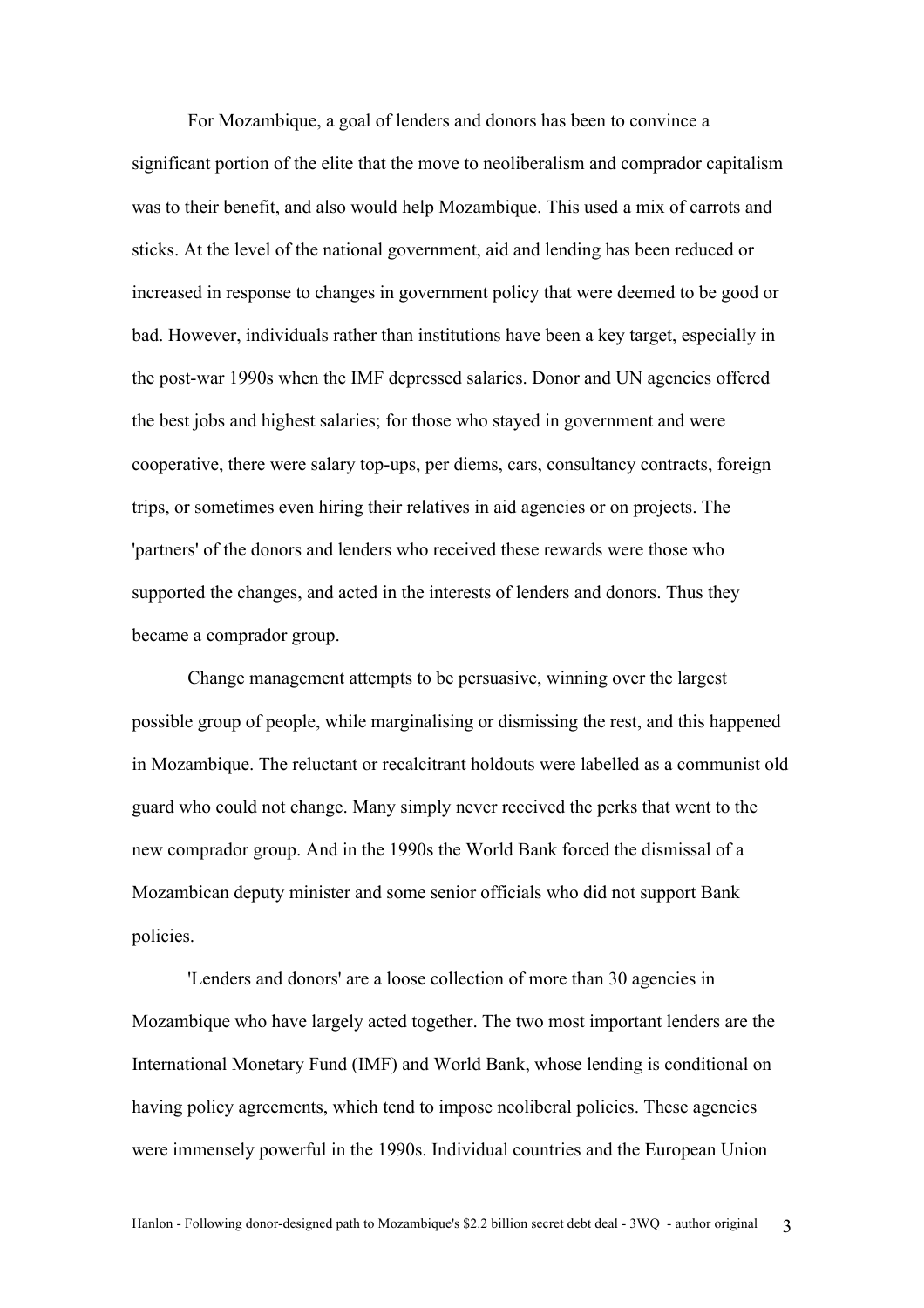(EU) are aid donors (and sometimes also smaller lenders). Donors sometimes act individually and sometimes together, particularly the group of donors to the central government budget (known as the budget support donors) and smaller groups of donors to individual ministry budgets or projects. The budget support donors have a formal agreement with the government, have access to internal ministry policy discussions, and have several times collectively agreed to withhold budget support, as they did in 2016.

The power of the IMF and World Bank is indirect. In the 1980s and 1990s, nearly all donors made their aid conditional on having IMF and World Bank programmes, which made the donors enforcers of neoliberal policies. Two decades later, in 2016, the budget support donors agreed that the IMF would take the lead in negotiating with the government over the \$2.2 bn secret loans.<sup>4</sup>

Sometimes this coalition of lenders and donors can be very loose, with disagreements between the World Bank and IMF and between donors. Some European donor agencies, publicly or at least privately, did not initially support structural adjustment and neoliberalism, but with the election of more conservative governments in Europe, nearly all supported such policies in the early 2000s. Despite these disagreements, lenders and donors have largely acted as a group to impose the policies to shift Mozambique from socialism to neoliberal capitalism.

Lenders and donors and their staff are not acting in bad faith. Most believe they are promoting policies which are the best for Mozambique and that by choosing those who agree with them as 'partners' they are acting in the country's long term interests to reduce poverty and make Mozambique part of globalization. But the effects, intended and unintended, have often been devastating. In 2004 I wrote an article here (3WQ) 'Do donors promote corruption?: the case of Mozambique'.<sup>5</sup> In this paper, I argue that lenders and donors have continued with policies and decisions that benefit the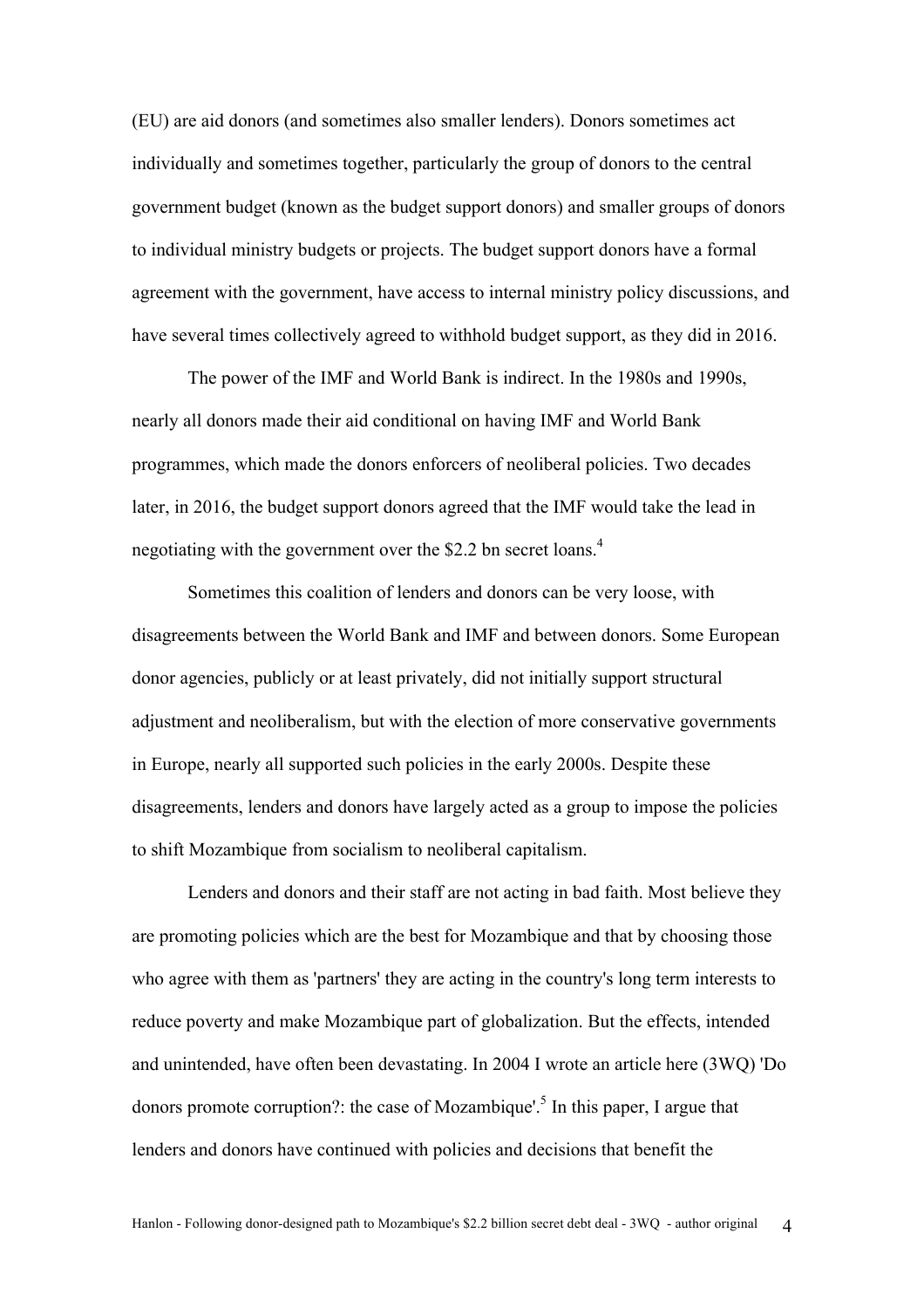compradors and those who want to join the global elite, while working against those who want an honest domestic development. Of course, no one stands up and publicly states 'we are going to create corruption and buy the elite', nor are there secret meetings in closed rooms to plot a conspiracy to corrupt Mozambique - although there have been closed donor meetings in which it was agreed not to oppose corruption because there were higher priorities. Over four decades the policies enforced and individual decisions taken mean that donor and lender impositions have sharply increased corruption and promoted a culture of secrecy.

It is individual Mozambicans who make the deals with foreign companies and benefit from corruption, and they act from a mixture of greed and a genuine belief that in a neoliberal world they are benefitting their country. Many Mozambicans have fought to oppose this trend and to promote integrity and domestic production, but the change management process means that most have been marginalised. In this paper, I map the twisting road laid out by the donors and lenders, and show how the promoters of the arms and boats deal could have thought they were following this road.

# **A role in the Cold War**

Hanlon - Following donor-designed path to Mozambique's \$2.2 billion secret debt deal - 3WQ - author original 5 Mozambique may seem a small and marginal African country, but it became important in the struggle between 'capitalism' and 'communism', and thus attracted disproportionate diplomatic, intelligence, donor and lender attention. The story goes back 70 years. A 1942 policy that "the Government of the United States of America undertakes to respect Portuguese sovereignty in all Portuguese colonies"<sup>6</sup> was confirmed to gain Portugal's 1949 agreement to join Nato and to allow the Azores in the mid-Atlantic to be used as a stopping and refuelling place during the 1948-9 airlift to Berlin, a key event in the early Cold War. Thus the US agreed not to push for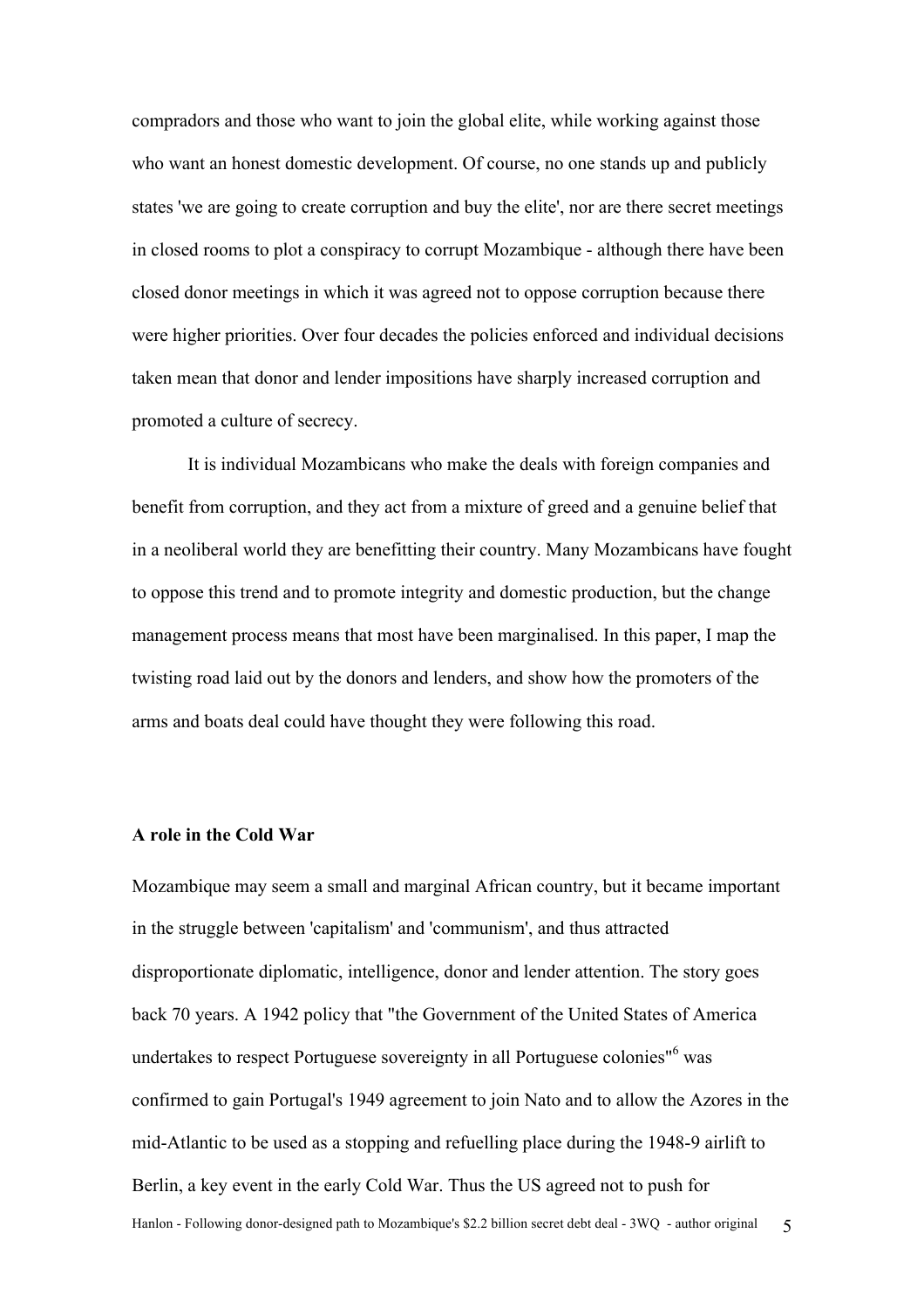decolonization of Portugal's African colonies, which included Mozambique. White rule continued in Mozambique and Angola, as well as Southern Rhodesia, South Africa and Namibia; by the early 1960s, the liberation movements in all five countries were receiving support from the then communist countries, as well as clandestine support from the Nordic states.

Mozambique came to independence in 1975 under Frelimo (Frente de Libertação de Moçambique) and President Samora Machel. It was nominally socialist, but its image of socialism was Swedish social democracy. Health, education and rented property were nationalised, but Frelimo tried not to interfere in economic sectors and few companies were nationalized. Old colonial companies such as João Ferreira dos Santos and Entreposto continued to operate, and still do. Machel even promoted a new factory by the US company General Tire.

But most Portuguese left at independence, frightened by colonial government and Catholic Church propaganda that the 'communists' would nationalize everything. Many large and small businesses were abandoned by departing settlers. Frelimo also inherited state-owned ports and railways, airlines, water companies and banks - but without managers and middle level staff who returned to Portugal. The new government found itself running hundreds of small, medium and large businesses. The Portuguese had educated few Mozambicans, but they suddenly had to run a country. The first five years were a struggle; the economy dropped and then recovered. Frelimo tried to steer a middle line, with major industry dominated by the state but with an important private sector. In 1979, long before privatization was pushed by the IMF, Samora Machel said 'the state does not sell needles' and handed state-run shops and small businesses to local private businesspeople.<sup>7</sup>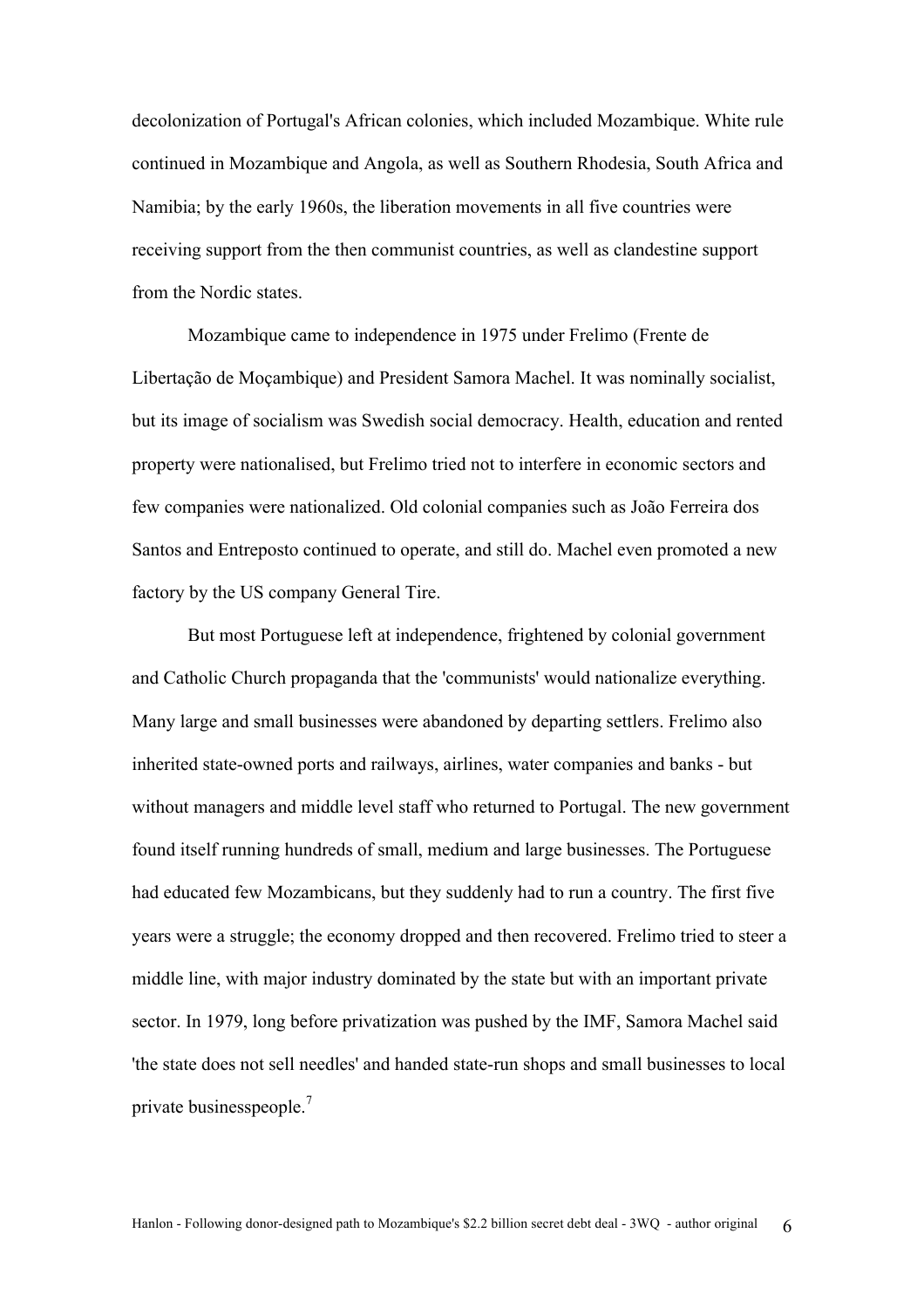Meanwhile, the 1975-80 period provided some space for the new country. Internationally, the concept of the developmental state was fashionable, and there was even talk of a 'new international economic order'.<sup>8</sup> After its defeat in Vietnam, and with Jimmy Carter in the White House (1977-80), the United States was not as aggressive. In particular Carter's human rights policies had provided a partial check on the apartheid government in South Africa. Mozambique backed the socialist liberation movements fighting in Zimbabwe and South Africa (where they won, leading to majority rule in 1980 and 1994). By 1980 Mozambique was a calm, growing, non-corrupt, multi-racial country - which was seen as threat by South Africa where apartheid was predicated on the belief that the black majority could not run the country.

When Ronald Reagan took office as president in January 1981, he escalated the Cold War and this had a dramatic impact in southern Africa. Under a policy of 'constructive engagement' white South Africa was seen as the bulwark against 'communist' governments in the north - Mozambique, Zimbabwe, Zambia and Angola. A Cold War proxy war was launched in Mozambique (one was already under way in Angola) where a new opposition force was created, eventually called Renamo (Resistência Nacional Moçambicana). The end of the Cold War and the fall of the Berlin Wall in 1989 brought dramatic change in southern Africa. In Mozambique, Malawi, Angola, Namibia and South Africa, parties backed by the United States lost elections. Mozambique's war ended with a peace accord in 1992, but the price of the US's proxy war was very high: one million Mozambicans died in the 1981-92 war (8% of the population) and damage exceeded \$20 billion.<sup>9</sup>

#### **Ongoing market fundamentalism**

Hanlon - Following donor-designed path to Mozambique's \$2.2 billion secret debt deal - 3WQ - author original 7 In parallel with the intensified Cold War, the US and Britain launched a new economic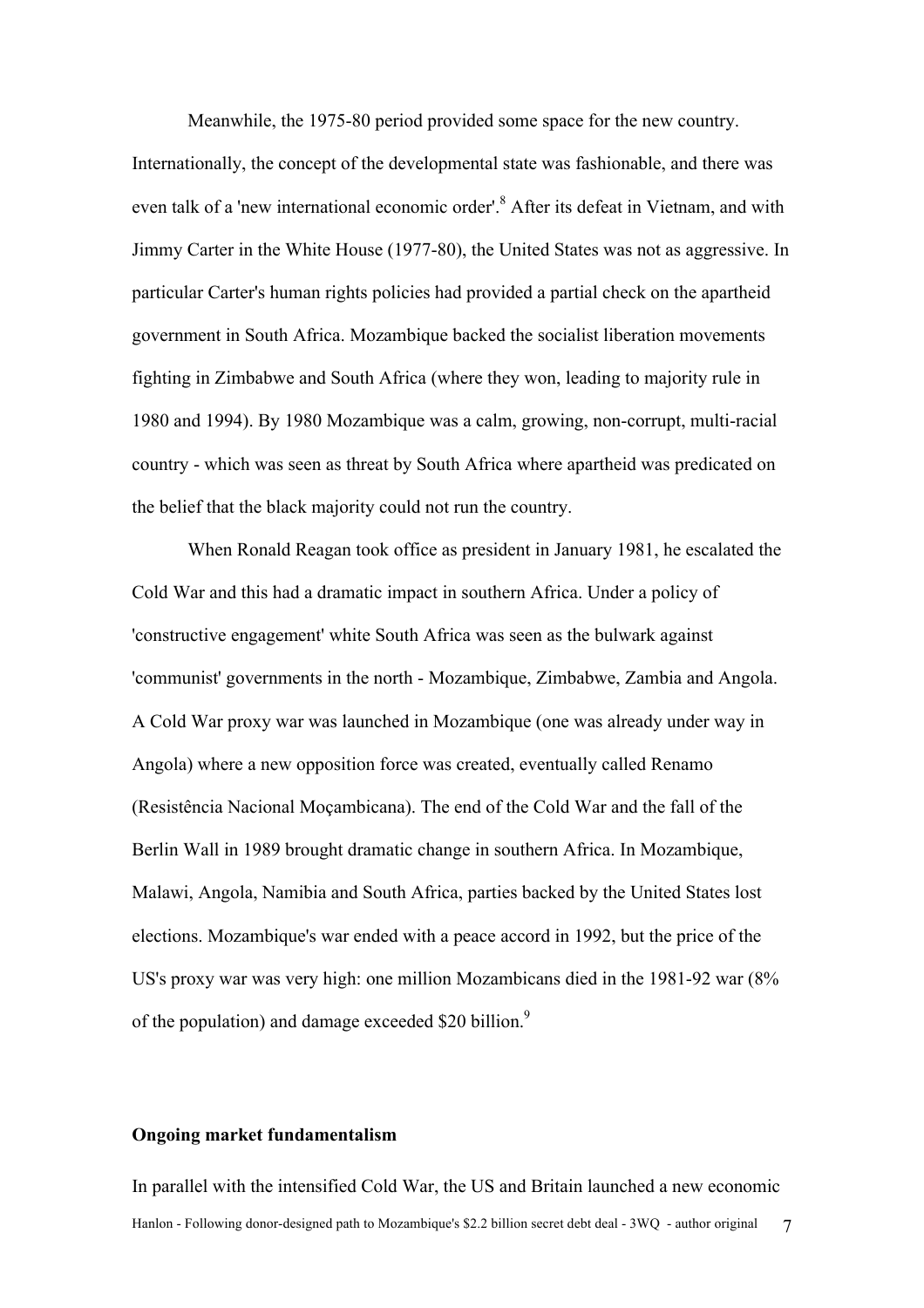push to promote globalization through corporations and tightened northern control of the world economy through the World Bank and IMF. Their policy came to be known as 'neoliberalism' or 'market fundamentalism', described by Nobel Prize winning economist Joseph Stiglitz as a belief 'that if only the government would ensure that inflation was low and stable, markets would ensure growth and prosperity for all.'<sup>10</sup> The initial package of policies forced onto developing countries was named and promoted by economist John Williamson as the 'Washington Consensus' and involved 'policy reforms that reduced the role of government, such as privatization and the liberalization of trade,' as well as promotion of foreign investment.<sup>11</sup> But he goes on to argue that in the name of the 'Washington Consensus', much more extreme policies were pushed by the IMF, World Bank and US Treasury, which were intended to weaken the state, and 'were inimical to the cause of poverty reduction.' This included 'rapid privatization' and demands to 'slash government expenditure'. No government intervention in the economy was allowed. The idea was to ensure the private sector had the dominant role in the economy, and the professed belief was that the magic of the free market would end poverty. Countries were to implement the Washington Consensus reforms as part of what the IMF and Bank called 'structural adjustment'.

The importance of this to western governments was shown in two ways. When the war was intensifying, in exchange for promoting talks with South Africa in 1984, the US required Mozambique to join the World Bank and IMF. The lenders, backed by donors, then put heavy pressure on Mozambique to become the first country at war to introduce structural adjustment and cut spending, which it began to do in 1987. This was rewarded by substantial increases in aid.

Stiglitz noted in 2016 that 'while in most of the world market fundamentalism has been discredited,' in some places 'these beliefs continue to flourish'.<sup>12</sup> Most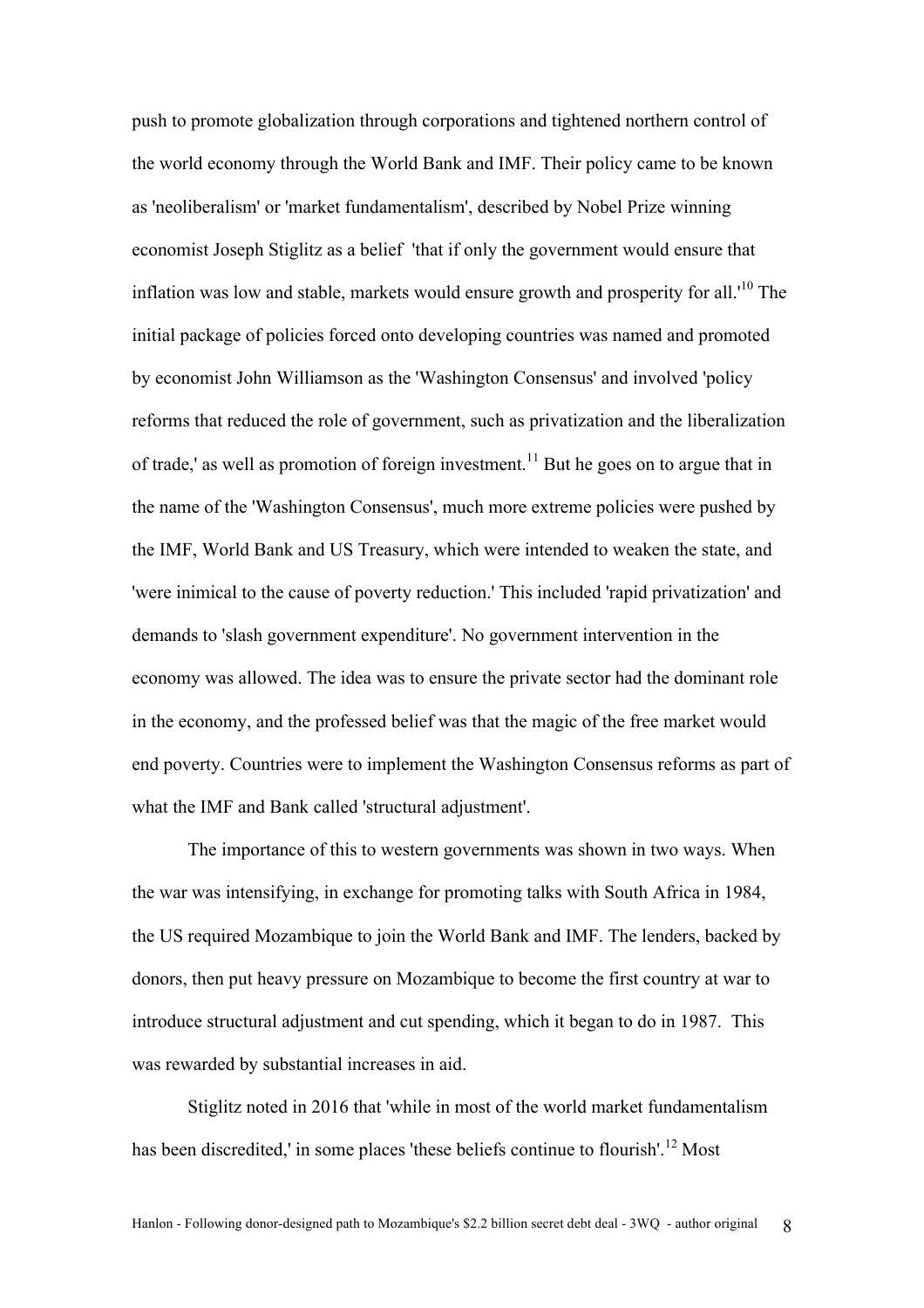important, the IMF continues to follow these lines in Mozambique. IMF Managing Director Christine Lagarde said in 2014: 'Structural adjustments? That was before my time. I have no idea what it is. We don't do that any more.<sup>13</sup> However a study of policy conditionality of all IMF loan agreements from 1985 to 2014 found 'little evidence of a fundamental transformation of IMF conditionality.' It concluded that 'despite consistent rhetoric to the contrary, the IMF still advocates reforms that aim at labour market liberalization, public sector employment reduction, or reductions in government wage spending.'<sup>14</sup>

This is definitely the case in Mozambique in 2016. The IMF was still calling for cuts to the civil service wage bill<sup>15</sup>, which means the wages of nurses and teachers who are the biggest group of civil servants. And the World Bank<sup>16</sup> and IMF were still pushing for further privatisation of state companies and services, which had been at the top of the IMF's list 30 years earlier. President Samora Machel told journalists in 1986: 'Privatization of the railways and ports, of the schools, of the hospitals. That's what the IMF is saying in the negotiations. They've attacked our revolutionary gains and our life. $17$  There was huge pressure to rapidly privatise, and especially to privatise large enterprises such as sugar estates and beer factories to foreign companies. In the 10 years 1989-98 over 800 of 1,250 public enterprises, including 70 large companies, were privatised.<sup>18</sup>

But for smaller businesses, there was an unexpected convergence of interests on a non-transparent privatisation to officials and to friends and family of the elite. Donors supported this because key people would be benefitting from the transition to capitalism. On the government side, the war was causing increasing corruption and some in the leadership were opposed to negotiations to end the war; privatisations were a way to side-line corrupt generals and hardliners who could be retired and given their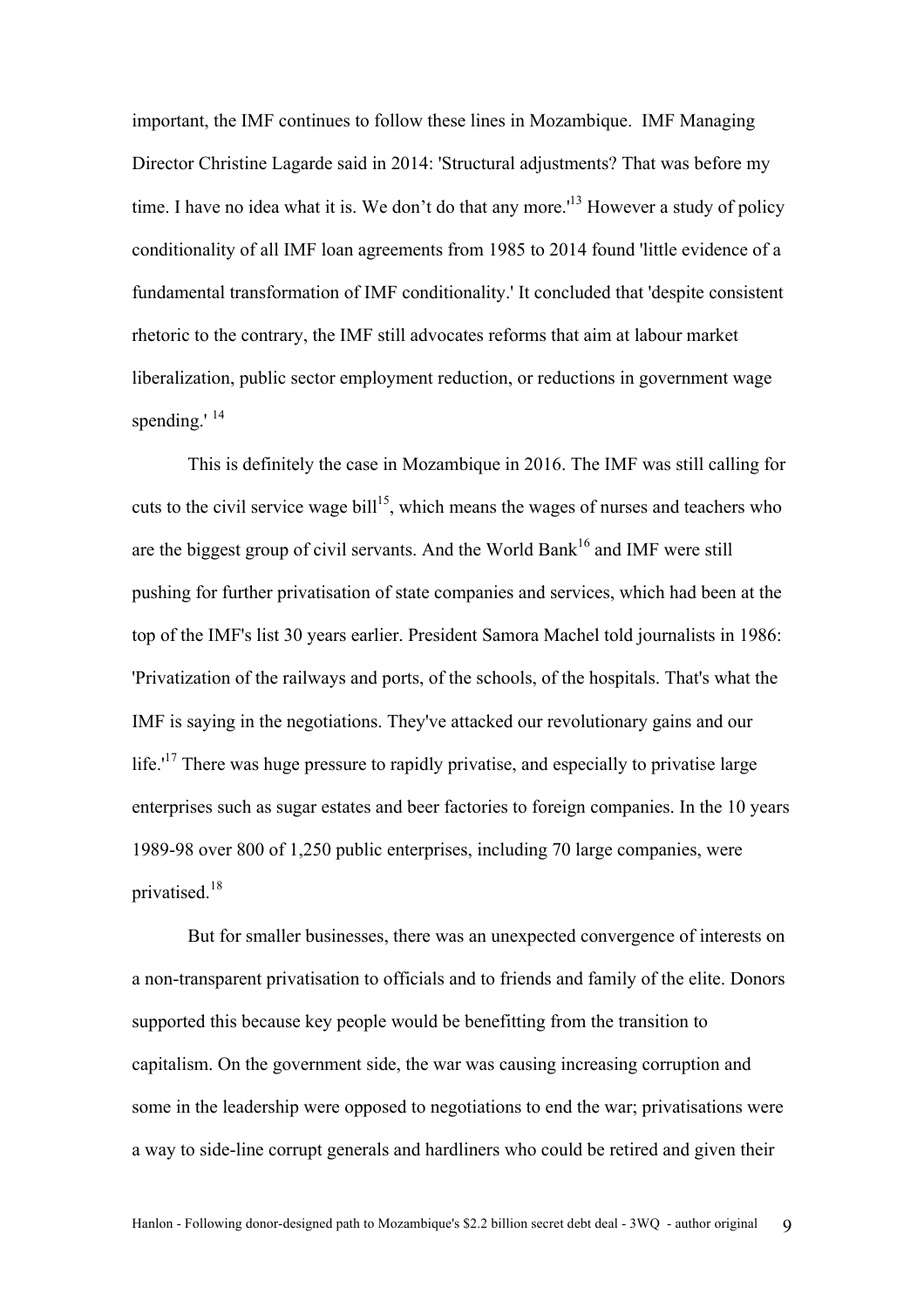own businesses. Loans which were never expected to be repaid were provided to the owners of the newly privatised businesses by the World Bank and donors. The World Bank admitted that 90% of loans given in its 1988 Small and Medium Enterprise Development Project would not be repaid. The Bank's own evaluation said that 'the Bank is alleged to have put substantial pressure on the management of the banks to ensure expedient disbursements of project funds; this undermined even further the credit quality of the subloans.<sup>19</sup> In effect, the World Bank put pressure on honest Mozambican bankers to give loans they knew would not be repaid. The World Bank was supporting non-transparent privatizations to senior politicians as late as  $1999$ <sup>20</sup>

A fundamental problem for the victors in the Cold War was that Mozambique was a capitalist country without capitalists. Mozambique came to independence with a weak business class because Portuguese managers left at independence and indigenous Mozambicans had been severely restricted from conducting business by the colonial authorities. In the first decade of independence many Mozambicans found themselves running abandoned shops and larger businesses and learning by doing. Some were successful and in the 1990s some of the privatised and still state-owned business proved to be successful and well run.<sup>21</sup>

Despite some successes, the biggest problem was a severe shortage of business skills and experience - the very basic abilities to keep accounts, calculate profit and loss, write even a simple business plan, and think in terms of customers. And none of the donors and myriad consultants offered that kind of training, nor did they stress that running a business is hard work. And the war left businesses decapitalized, but with market fundamentalism, this weak business sector was on its own and never really recovered.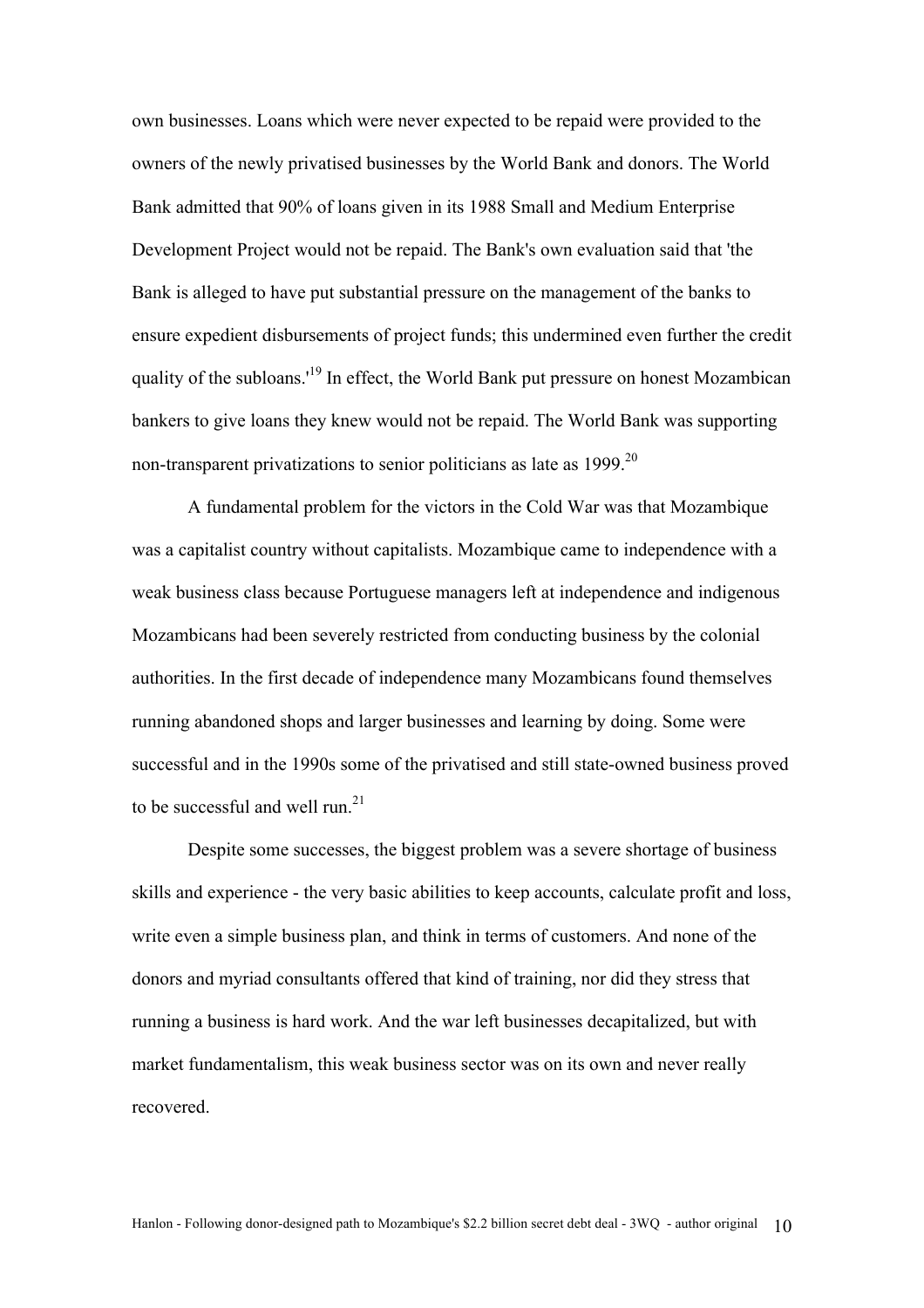In my 2004 article I noted that this was important because these newly emergent businesspeople had little experience of the world of capitalism and were, in effect, being given a crash course by the donors and lenders.<sup>22</sup> And the lesson was that capitalism is not about profit and production, but about patronage - businesses were privatised and given 'loans' that need not be repaid based on who you know and donor whim. And for the new businesses, government and donors were major customers and contracts with both were based on patronage, and often kickbacks.

Internationally, two phrases characterised economic thinking in the 1980s: one was the 'trickle down theory' that if money was given to the rich they would spend it and benefits would 'trickle down' to the poorer, and the other was 'Greed is Good,' given prominence in the 1987 film *Wall Street*. These may seem as caricatures now, but the IMF actually used the phrase 'trickle down' in a Mozambique policy document as late as  $2006<sup>23</sup>$  and the IMF and donors in the 1980s and 90s encouraged the Frelimo elite to believe that by getting rich they were helping to reduce poverty. Perhaps the most important convert was Armando Guebuza, a liberation war veteran who after independence became political commissar of the army and was a strong and knowledgeable proponent of Marxism-Leninism. He may have learned about capitalism from Marx, but by the time he was elected President in 2004 he was one of Mozambique's richest men.

# **Banks and murder**

Hanlon - Following donor-designed path to Mozambique's \$2.2 billion secret debt deal - 3WQ - author original 11 In the early 1990s banking was liberalised and the government was pressed to privatise the two state-owned commercial banks, Banco Comercial de Moçambique (BCM, Commercial Bank of Mozambique) and Banco Popular de Desenvolvimento (BPD, People's Development Bank). The highly respected Bank of Mozambique governor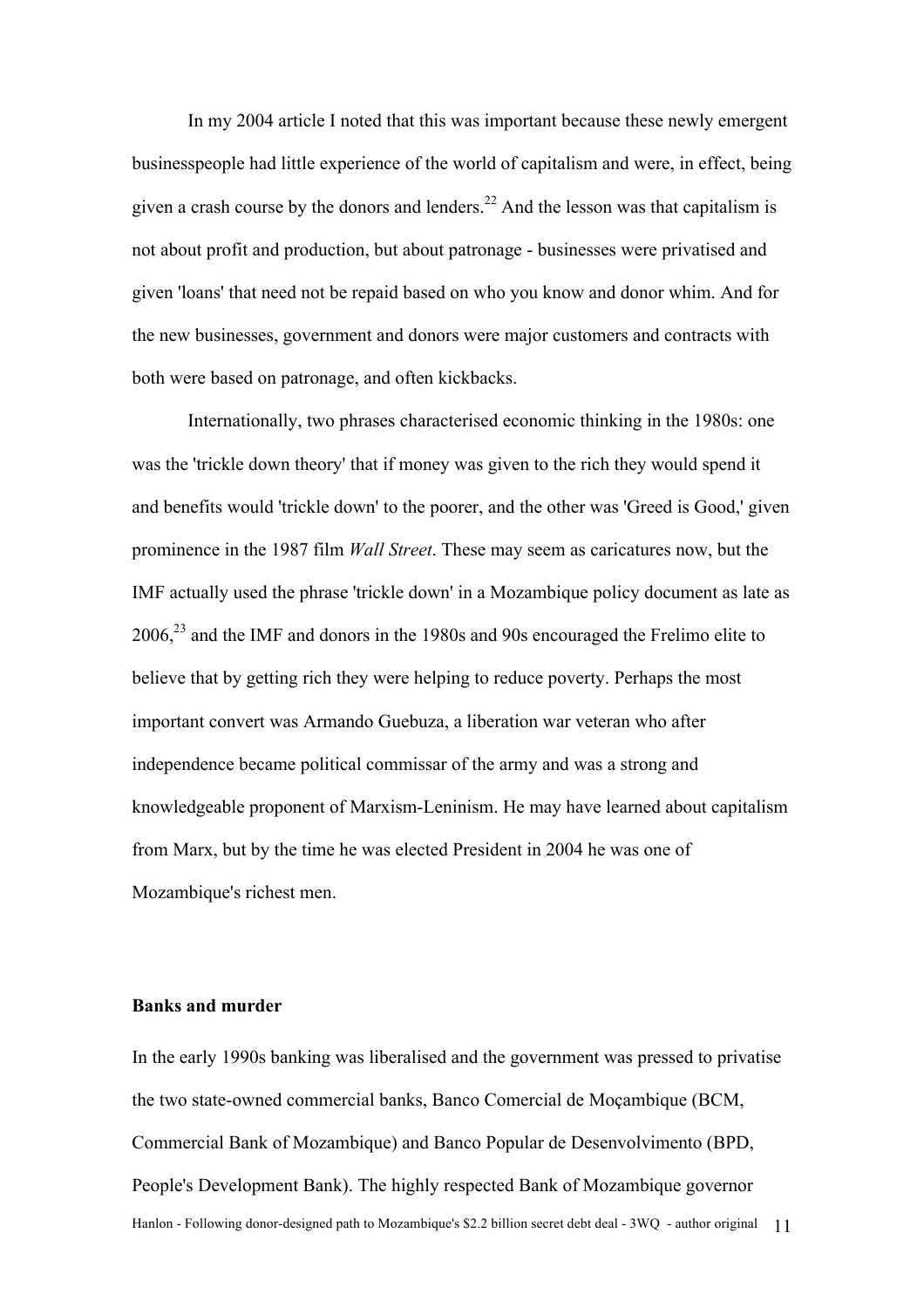Adriano Maleiane was already moving to privatise them, but both had accounting and corruption problems and Maleiane knew that he had to clean this up first before any reputable bank would take them. But the World Bank and IMF would not wait.

The World Bank in its 7 November 1995 Country Assistance Strategy<sup>24</sup> set seven 'necessary conditions', something apparently not used elsewhere; if any condition was not met, the World Bank would end its programme, which would cut all aid to Mozambique because all donors at that time made a World Bank programme a condition of aid. One of the conditions required the privatization of BCM. A joint IMF-World Bank Policy Framework Paper on 11 April 1996 required the privatization of both banks that year. Maleiane said the no honest people would take the banks in their present shape and the reply was that a corrupt privatization was better than their remaining in state hands. In 1996 the only bidder for BCM was a Portuguese businessman in Mozambique with a dubious track record and who was diverting money lent to him by donors to buy the bank; the World Bank forced the sale to him. BPD proved even harder to privatize, but in early 1997 the IMF said that aid to Mozambique would be cut off if BPD was not privatised by the end of June. So 1997 BPD was sold to a consortium of the Southern Bank Berhad (SBB) of Malaysia (30%) and Invester (30%), a Mozambican company headed by Octavio Muthemba, former Industry Minister and chair of SPI - Gestão e Investimentos, the Frelimo party holding company, with the state keeping 40%. Through a mix of direct theft and bad loans to themselves and others in the Frelimo elite, the bank was drained of at least \$150 million and then handed back to the state in 2001. BCM also collapsed in 2000, and total banking sector losses and thefts exceeded  $$400$  mn<sup>25</sup>

Another attempt was made to clean up both banks and privatise them again. But journalist Carlos Cardoso investigated the BCM scandal and was gunned down and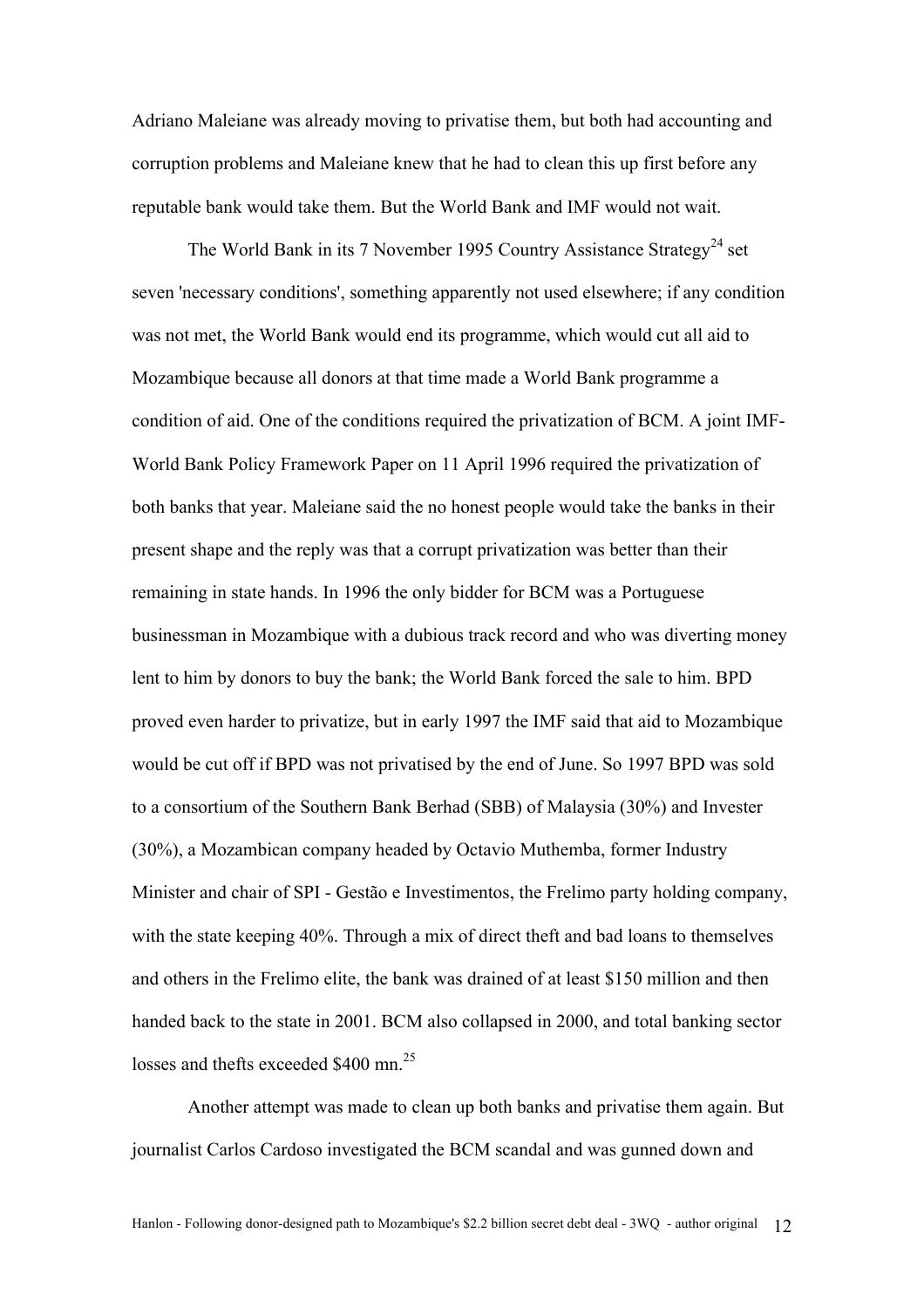killed on 22 November 2000. Bank of Mozambique appointed its head of banking supervision António Siba-Siba Macuácua as acting heard of BPD (by then called Banco Austral). About to expose details of fraud and corrupt lending, including to the Frelimo elite, on 11 August 2001 Siba-Siba was murdered and thrown down the stairwell of the bank's headquarters.  $26$ 

The annual donor Consultative Group meeting in Maputo was in October, just two months after the Siba-Siba murder, and one might have expected the banking scandal and murders to have worried the donors. Instead, while Mozambique asked donors for \$600 million, the donors said this was not enough and gave \$722 mn - the extra money was enough to plug the hole in the banking system. Former security minister Sergio Vieira wrote triumphantly that the donors recognized 'the good performance of the government' and that this 'overrides the bank scandal and the assassinations of Siba-Siba Macuacua and Carlos Cardoso.<sup>' 27</sup> Indeed, at the time Norway, Britain and the World Bank all had public policies of not tackling past corruption.<sup>28</sup>

A few discontented donors forced a forensic audit of Banco Austral and for nearly a decade, each year they raised issues of the bank collapse and murder in negotiations with the government. But it was really only token, and there was no donor protest in 2009 and 2010 when the Public Prosecutor's Office (PGR) announced that no Mozambicans would be prosecuted for plundering and bankrupting Banco Austral or for the 2001 assassination. Not prosecuted were the chair and three other board members who received large loans for themselves and their companies, knowing this was in violation of the law. A senior Frelimo figure was identified as the likely killer of Siba-Siba, so the investigation was stopped and he was allowed to simply leave Maputo.<sup>29</sup>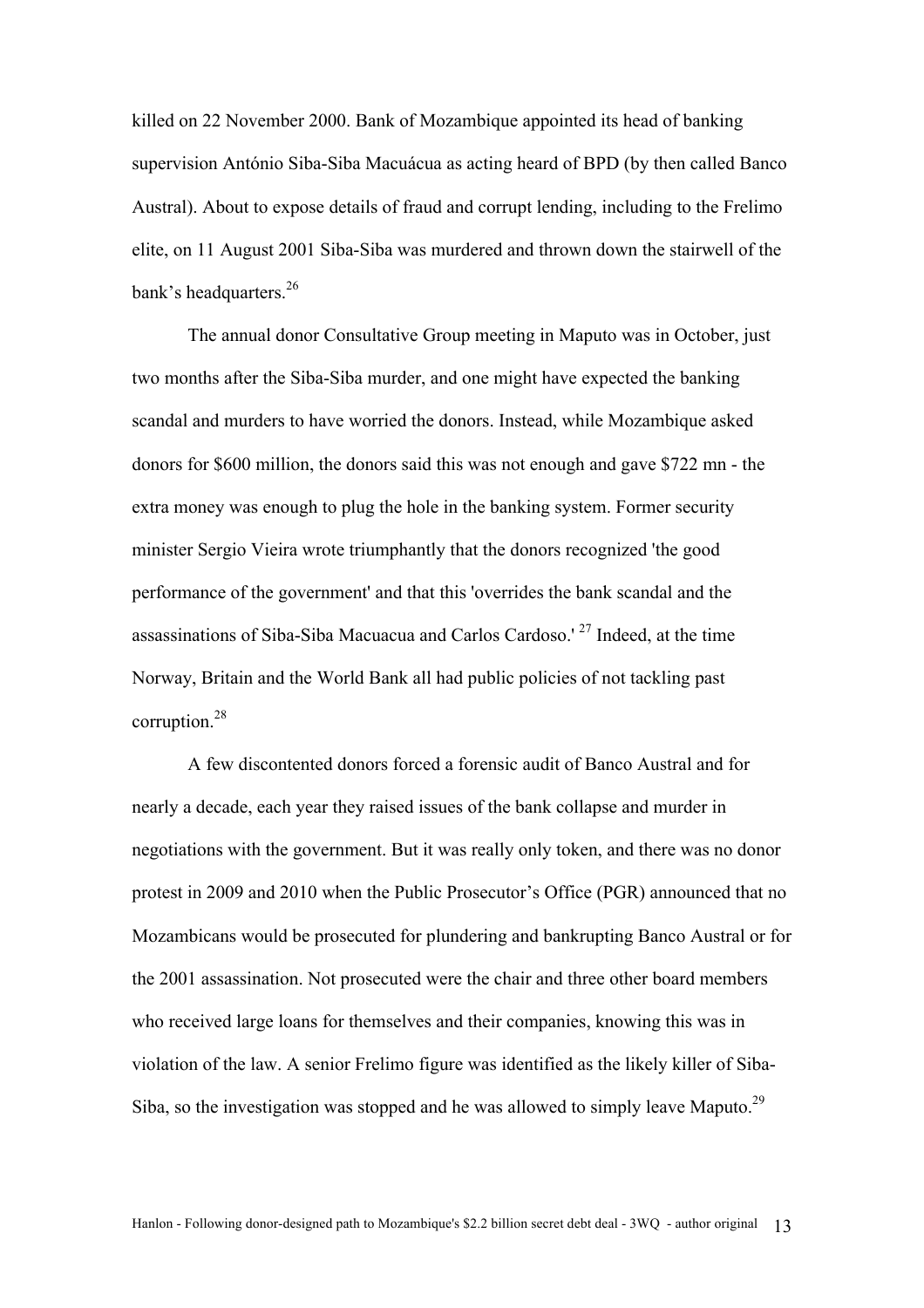# **Foreign preference**

Tobacco shows the way in which free market and good governance rhetoric was applied differently to foreign and domestic companies. Despite claims to wanting to promote competition and the free market, it was agreed that international tobacco companies could have exclusive buying rights for an entire district, and peasant producers would have to sell to that company. On 6 August 2010, Universal Corporation (trading as Mozambique Leaf Tobacco, MLT) pleaded guilty to charges brought by the United States Securities and Exchange Commission (SEC), and paid fines and penalties of \$9 million. Universal admitted that between October 2005 and July 2006 MLT paid cash to "a governor" and "gave gifts including supplies for a bathroom renovation, personal travel on a company jet, and cash payments to officials in Mozambique." Bribes totalled \$165,000 and were related to the transfer of the exclusive license to buy tobacco in Chifunde district, Tete – one of the best districts for tobacco – from another company, Dimon, to MLT.<sup>30</sup> Despite the guilty plea, no lender or donor pushed for the governor to be prosecuted in Mozambique, or for MLT to lose its exclusive rights to the district (even though there had been a local peasant protest in Chifunde about the transfer).

As tobacco shows, although Mozambican producers cannot be protected against competition, foreign investors can be, as shown in two other cases. Mozambique's sugar estates were badly damaged in the war and needed substantial investment to be rehabilitated; international sugar companies agreed to take over the estates, but only if they were protected. The IMF agreed, and imported sugar must still be sold at a higher price than claimed local production costs. Coca Cola, owned by the South African Bottling Company (Sabco), was given similar protection at the same time.<sup>31</sup>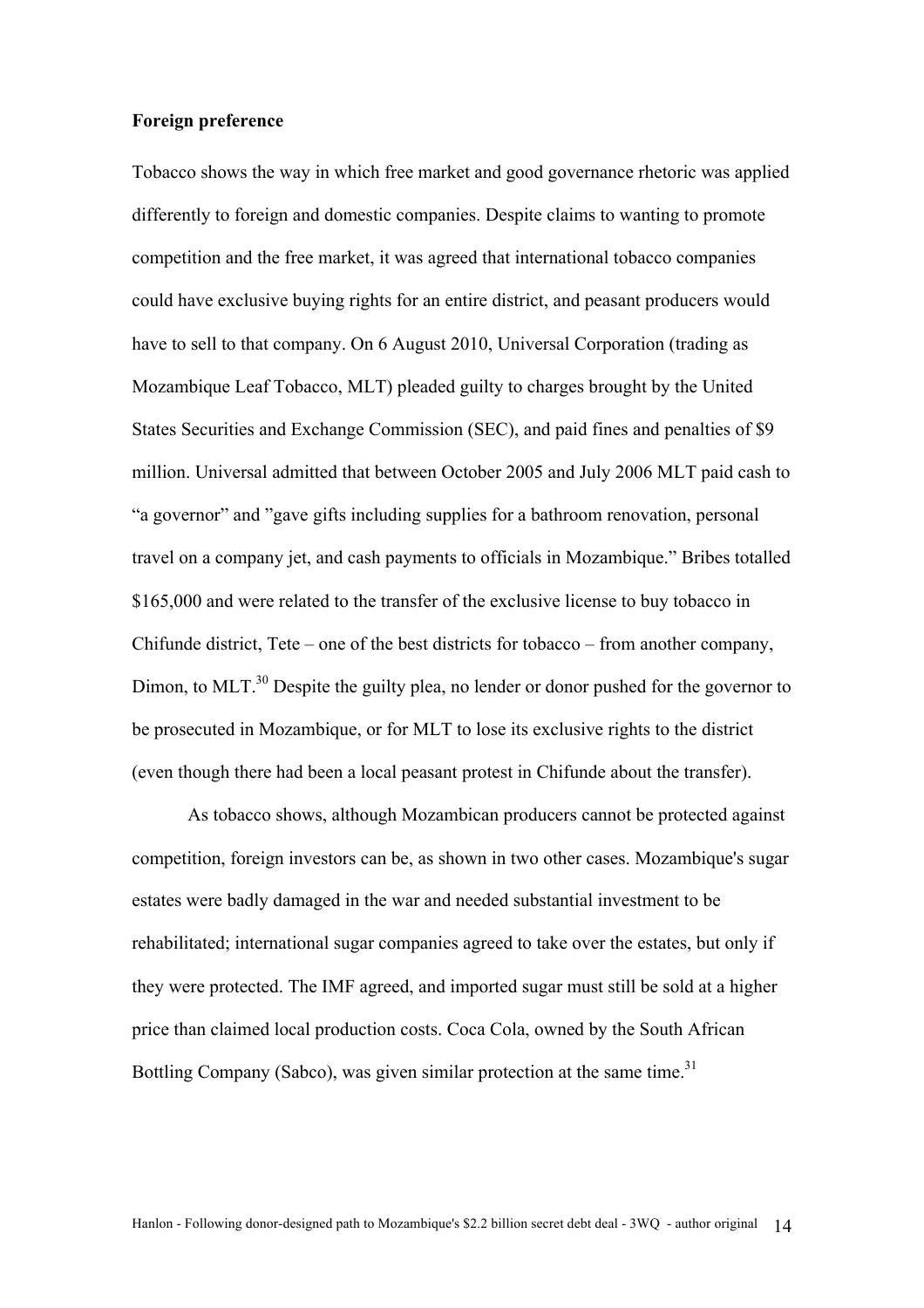# **Forcing corruption and foreign dependence**

Corruption and distrust seem endemic in Mozambique today. The Afrobarometer survey of 2,400 adult Mozambicans carried out in 2012 found that of those who needed a document or permit, a school place, or health care in the year before the survey, roughly one quarter had to pay a bribe.<sup>32</sup> A survey by Transparency International in 2011 found that Mozambique was the most corrupt country in southern Africa, with 68% of people who had come into contact with at least one of nine services having to pay a bribe in the past year.<sup>33</sup> Of those who had contact with the police, 48% paid a bribe. For health, and education, 39% and 35% paid.

For younger Mozambicans, it is the norm, but older people remember a time when it was not so. I arrived in Mozambique in 1979, when bribery really was unheard of. Two events in 1980 underline this. First was the death of Francisco Langa in May 1980. A military leader in the liberation war, he became head of support to refugees from Zimbabwe. An unprecedented Central Committee statement said he had been caught embezzling funds, and shot and killed himself because he was overcome with shame. Second was the currency change. Frelimo continued using colonial banknotes until 1980, then on the night of 15 June 1980 President Machel went on the radio to announce that the currency would be swapped, 1 for 1, for a new Metical. There had been months of preparation, but the story never leaked. In schools and offices, one person collected the old banknotes of all the staff and took them to a bank to be changed and then handed out the new currency. There were no reports of losses or thefts. In 1980, five years after independence, there was total trust in the bureaucracy and in Frelimo - no bribes or commissions, and everyone working together to build a new nation. Even in 1985, at the height of the war, a surprised US evaluation of Mozambique government-controlled food aid said 'there has been virtually no evidence, nor even suggestion, of corruption at the lowest levels.<sup>34</sup>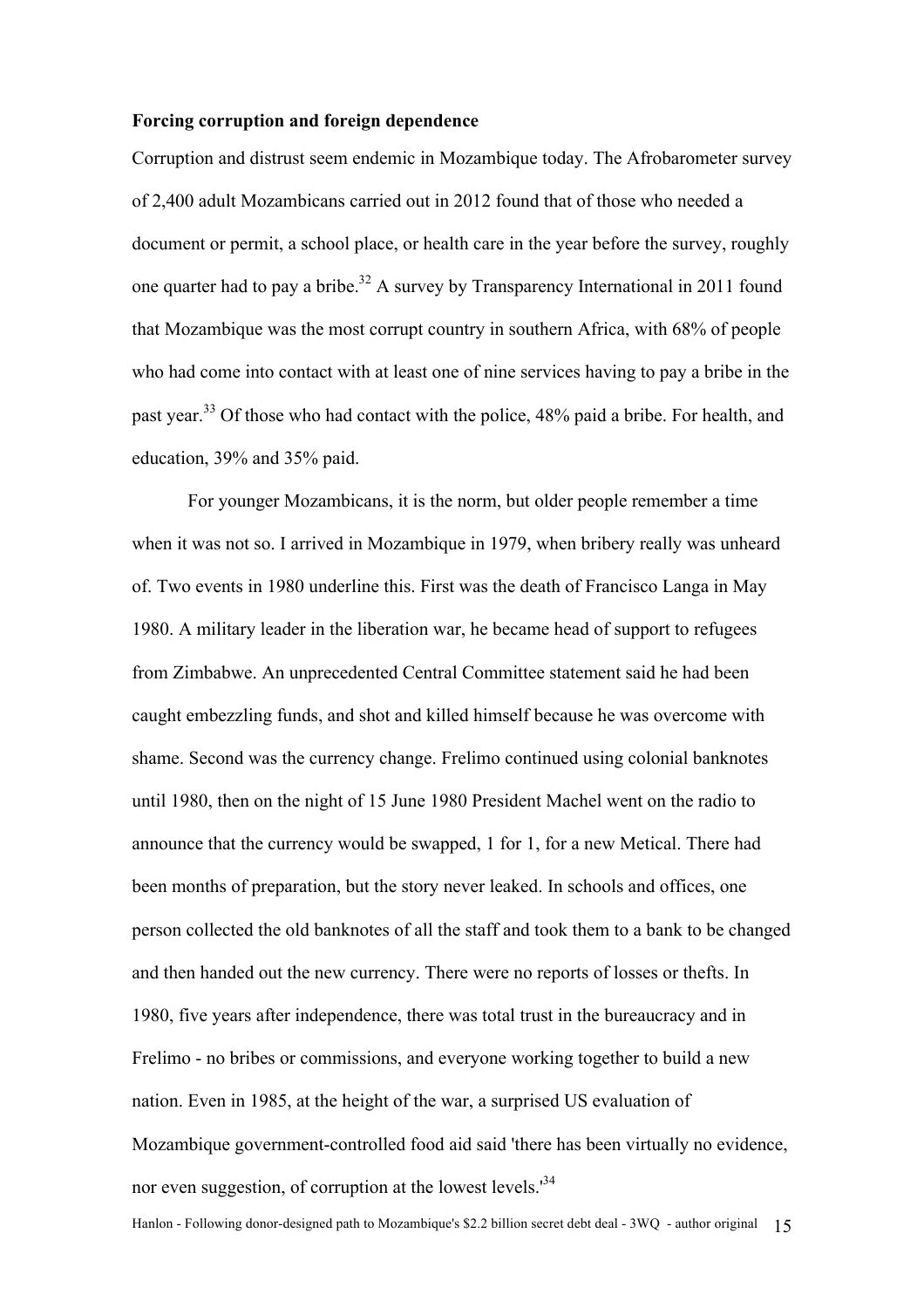Of course war is hugely corrupting; shortages trigger the growth of a parallel market and profiteering. Indeed, as we noted earlier, the army itself had become corrupt by the late 1980s. Something else happened at the end of the war which changed people's attitudes fundamentally. In 1990 with the end of the war in sight, the IMF began to impose a particularly harsh form of strucutral adjustment. Aid was capped and post-war reconstruction blocked because it was claimed it would be inflationary. Most important was a severe wage squeeze. In 1991 the civil service wage range was \$31 to \$500 per month, which the World Bank said was 'very low' and should be raised. Instead the IMF forced a massive cut, and in five years the range was \$20-\$150 per month. Nurses and teachers fell below the poverty line in early 1992, below the abject poverty line in mid-1993, and below \$40 per month in early  $1996$ <sup>35</sup>. The outcome was unprecedented corruption and dependence on foreigners.

For nurses and teachers, and other civil servants, there were only two choices for feeding the family - take time off work to cultivate a garden and grow food, or ask for informal fees. A primary teacher commented: 'we in education have one foot inside and the other out, because we are parents and we don't want to see our children dying of hunger.'

Toward the end of the war there was a huge influx of non-government organization (NGOs) and a large increase in donor and lender staff. They paid relatively high salaries and hired key Mozambican technicians and civil servants; government department directors became embassy secretaries or junior project officers in order to earn a good salary. Some donors realised that they were decapaciting the government and losing the people in government they needed to make their projects function, so they began a system of topping up the salaries of those government officials who worked with them. This took two forms - direct, official added salary payments, and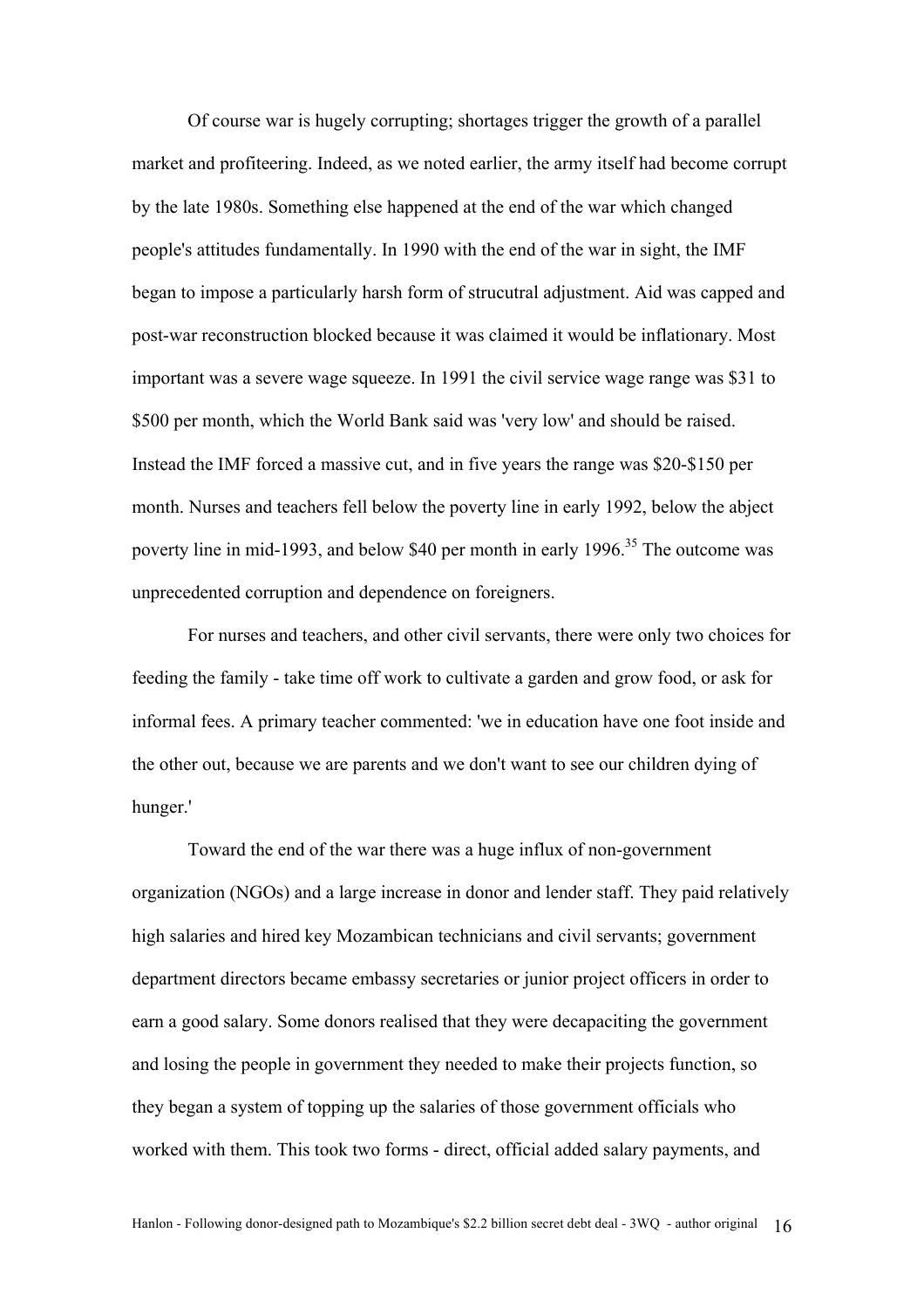payments for attending donor-run seminars during the working day or for doing consultancies. Of course this extra money was only available to those Mozambicans who accepted the new neoliberal economic model. And it created a pattern that better salaries and advancement only came though links to foreign agencies.

Divisions began to appear between the IMF and some donors, who in 1995 forced the Fund to allow some increase in the minimum wage. But the Fund still kept a tight cap on the total government wage bill.<sup>36</sup> In 2006 donors complained that this did not take into account their desire to increase aid, and made it impossible to hire enough teachers and health workers to meet the Millennium Development Goals.<sup>37</sup> The result was that donors increasingly hired health workers as part of projects or paid 'top-ups' to government staff working partly on projects. This was all 'off-budget', and all these people knew that all or part of their income was at the discretion - indeed whim - of donors.

Was it intentional, or simply useful? Did IMF staff really believe that creating corruption and hunger was a necessary price to curb inflation, even when it was seen not to work? Did donors and lenders genuinely feel they were helping Mozambique by hiring the best staff and by taking key civil servants away from their desks to attend endless seminars? Many well-intentioned aid workers probably did. But creating a comprador group was a major social change which they also found very useful.

By the late 1990s, popular discontent with corruption at all levels was growing. It was not just teachers and nurses, but also the Frelimo elite at both local and national levels, who were accused of using their positions for personal gain. The family of President Joaquim Chissano was increasingly implicated. In the 1999 election Chissano was re-elected president but the election was close with his margin only 200,000 votes. A Frelimo investigation found that many had not voted for Chissano because he was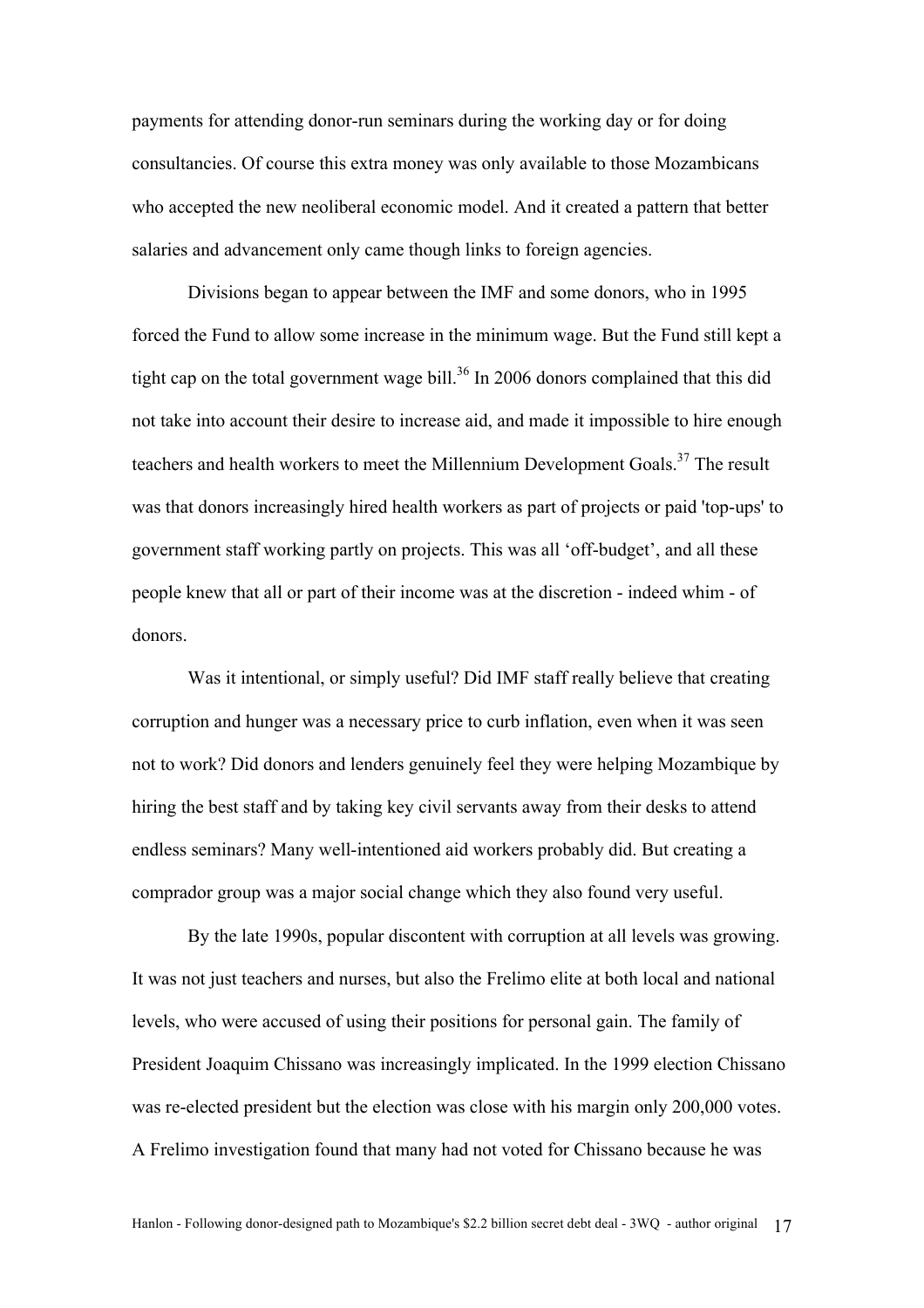blamed for the corruption. Frelimo was shocked. The constitution allowed Chissano to stand for one more term, and he wanted to stand again in 2004, but Frelimo rejected his candidacy and instead chose Armando Guebuza. But the die was cast - corruption was endemic. Wages were already being increased; the minimum wage went from \$24 per month in 1996 to \$53 in 2005 and \$95 in 2015. Nurses and teachers now earn a living wage. But corruption has become normalised - teachers and the traffic police still expect extra payments.

# **Secrecy**

This, in turn, created a new climate of secrecy, and deals done behind closed doors both with foreign investors and for local privatisations. Ambassadors began to lobby for special treatment for companies from their countries, which sometimes involved key people in the right ministries receiving trips to conferences or other kinds of visits. With this came a parade of business people wanting land and promoting investment, and usually offering shares in the company to key Mozambicans to facilitate the investment. They always said the deal required 'commercial secrecy' so that others did not steal their money-making idea. But many were implausible. The Procana sugar and ethanol project in Gaza claimed it would produce four times as much ethanol as any similar project in Mozambique, and it collapsed in 2008. The 2009 prospectus for investors in the Hoyo Hoyo soya plantation in Zambézia promised a 41% rate of return and to be making a profit within two years. Legal action was taken against me to try to stop me publishing the 41% and keep it secret; such returns were impossible and the project collapsed.<sup>38</sup>

In 2001 it was revealed that Mozambique was a major drugs transit centre, mainly for heroin but also hashish and mandrax. Heroin was imported from Pakistan and sent on to South Africa and Europe. The trade was carried out by Asian-origin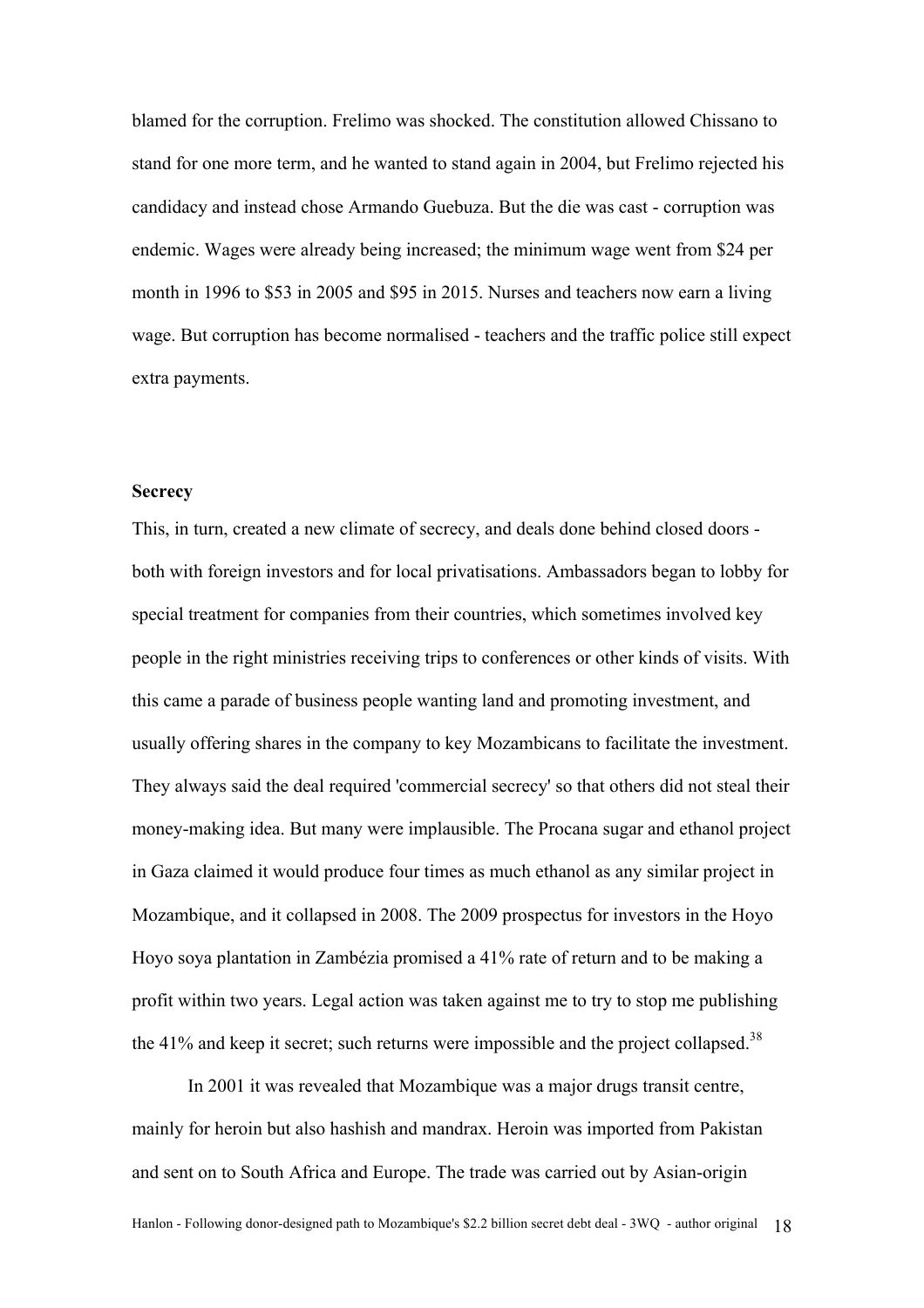business people, but regulated by the Frelimo leadership; the party and its leaders profited by tens of millions of dollars per year.<sup>39</sup> Donors decided to ignore the revelations for two reasons. First, the informal licensing system was so effective that there were no wars between drug gangs. Second, Mozambique was seen as a star of neoliberal reform and they did not want this image besmirched. So nothing was said. US officials in Washington in 2010 unexpectedly named Mohamed Bachir Suleman (MBS), as a 'significant foreign narcotics trafficker or "drug kingpin",' which made it illegal for 'US persons' or anyone dealing with the US financial system to have any business dealings with MBS or any of his businesses, including his Maputo Shopping Centre where 'all establishments within are "off-limits".<sup>40</sup> MBS was known as an ally and funder of Frelimo. Donors in Maputo paid no attention; MBS and drugs were never again mentioned. Before long, trade at the Maputo shopping centre returned to normal. And the regulated drug trade continues. $41$ 

Not all secrecy promoted corruption and fraud. One group in Mozambique saw a space and used the new culture of secrecy to promote domestic development. I noted earlier that foreign investors could be protected but not domestic ones. Another of the 'necessary conditions' of the World Bank 7 November 1995 Country Assistance Strategy<sup>42</sup> required the effective shutting down of the cashew nut processing industry, putting 10,000 people, mainly women, out of work.<sup>43</sup> Cashew kernels were traditionally Mozambique's largest agricultural export. It is entirely a peasant crop; each kernel is inside a hard shell and processing the nuts was done in large, domestically-owned factories. Local industry was protected by a rule that it had to be supplied first before unprocessed nuts could be exported, and this was not allowed, because the World Bank thought peasants would earn more if Mozambique were forced to export unprocessed nuts to India. The Bank's much touted free market experiment failed; the market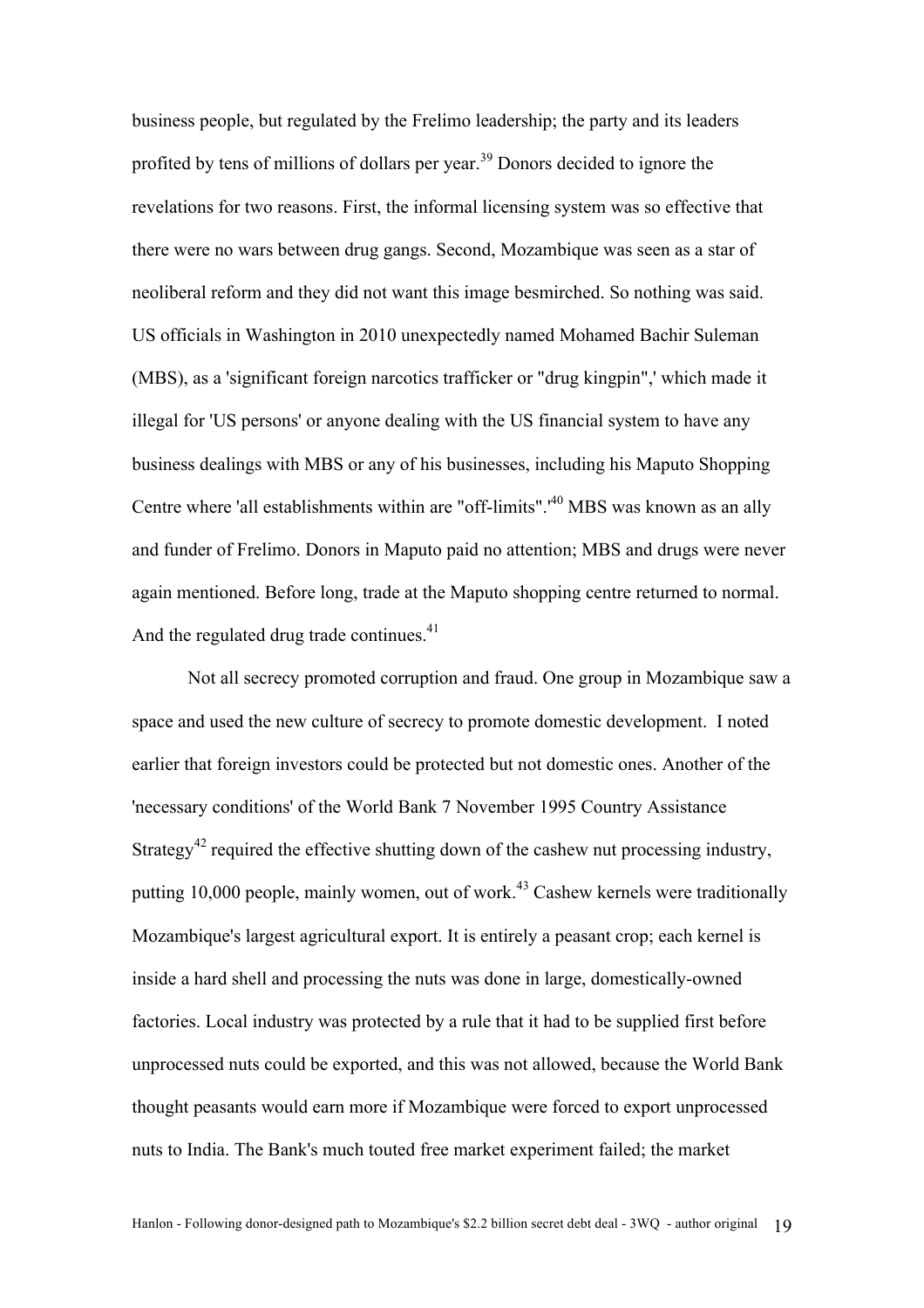collapsed and traders captured any extra profits, so peasants lost out badly. In secret, from 2001 the government adopted an explicitly interventionist strategy supporting the development of new factories and agreeing with cashew traders that they only be allowed to export raw cashew after local factory demand was satisfied - explicitly against the World Bank 1995 policy - and providing peasants with tree seedlings, spraying and technical assistance. By 2006 it was a public success, but for five years it was kept extremely low key so that donors and lenders did not have to admit it was happening.<sup>44</sup>

# **The '7 million'**

Another secret development project proved to be more complex and controversial. The failure of the free market to promote rural recovery and development in the decade after the war was becoming more obvious. After his nomination as party leader and presidential candidate, Armando Guebuza in 2003 and 2004 travelled extensively through rural areas and highlighted the lack of rural credit as a major barrier to development. The IMF opposed development banks as 'directed lending to priority sectors' which interfered with the free market, and in 2003 the World Bank included 'credit not directed' as one of its indicators of 'good governance'. Nonetheless, during the 2004 election campaign Guebuza called for the creation of a development bank; donors brazenly intervened in the campaign with a public declaration that they would oppose a development bank.45

The new government's response was to sneak a single line into the 2006 budget for a district development fund, with 7 million Meticais (\$280,000) for each of 144 districts (and thereafter always called the '7 million' by the public, even though it was subsequently increased).<sup>46</sup> Donors and the World Bank were appalled and shocked that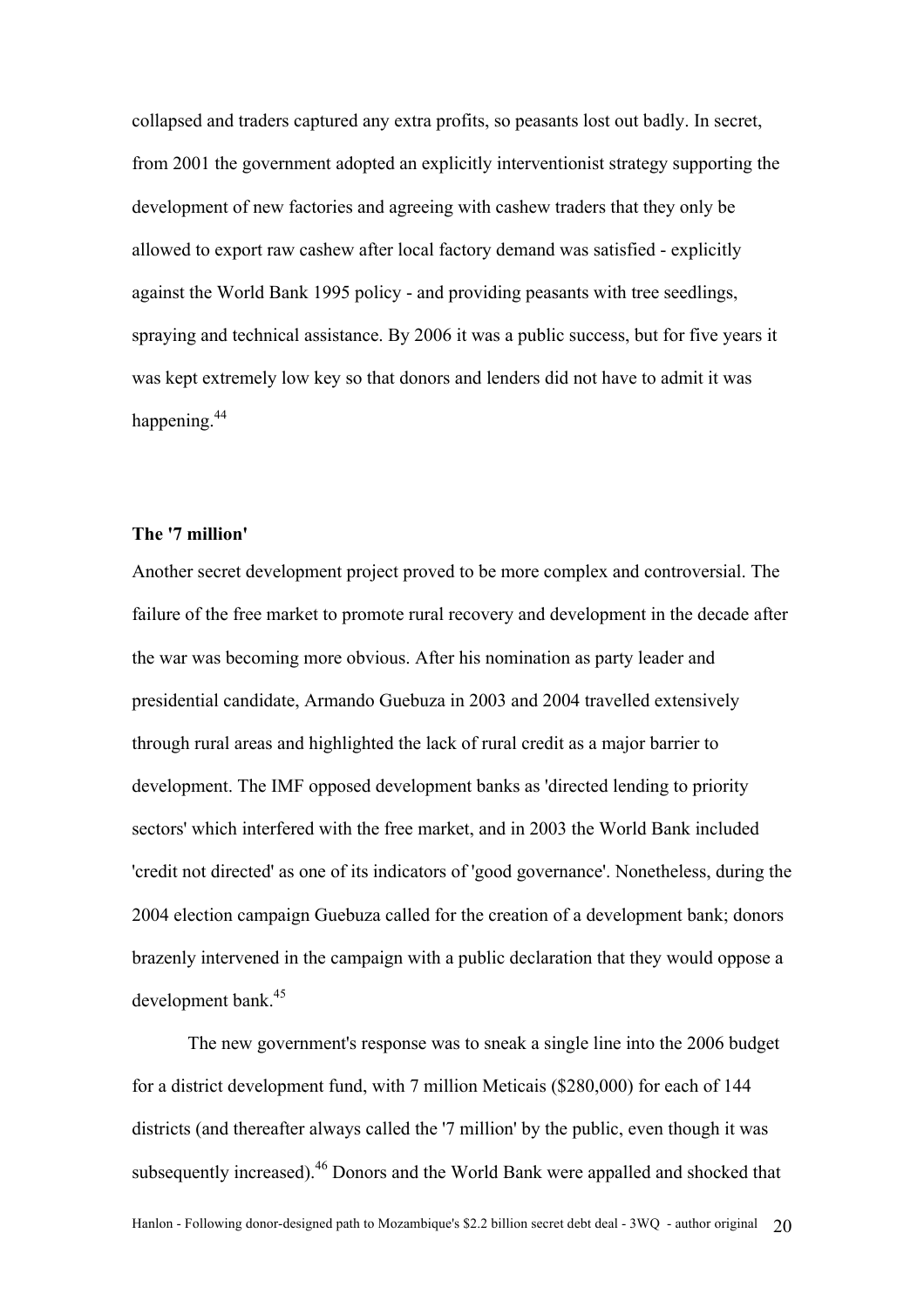they had not noticed this in the budget. But the Finance and Planning ministries had been extremely careful. They realised that any discussion about how the money was to be used would be noticed by donor representatives in the ministries, so there was no prior discussion - simply the insertion of a single budget line. Most people in government agreed that a proper development bank would have been better, because it could have been properly organised with support which had been offered by the highly successful Brazilian and South African development banks. But as that was not allowed, the '7 million' was the next best thing. Rules had to be created after the fact and there was corruption and patronage, but the 7 million has been successful in putting substantial amounts of money into the rural economy and helping to create at least some rural businesses and jobs.

Another secret development deal involved the first major coal mine in Mozambique. Toward the end of his term, President Joaquim Chissano personally negotiated for the giant Brazilian Companhia Vale do Rio Doce (now just Vale) to open a mine in Moatize, Tete. The contract was signed in June 2007, and involved \$120 million for the government for a special development fund deposited in a New York bank account.<sup>47</sup> The justification was that IMF spending caps still restricted development spending, so the money needed to be kept off the budget. Enough donors agreed, so the government was allowed to keep its \$120 mn slush fund.

Thus over two decades a climate was created in which good was done in stealth. Development actions such as the cashew industry, the 7 million and donor funding of health and development workers could only be accomplished if they were kept below the radar. Donors and lenders had huge power, and if they would not allow discussion, as of the development bank, then even good people in government felt they had to act in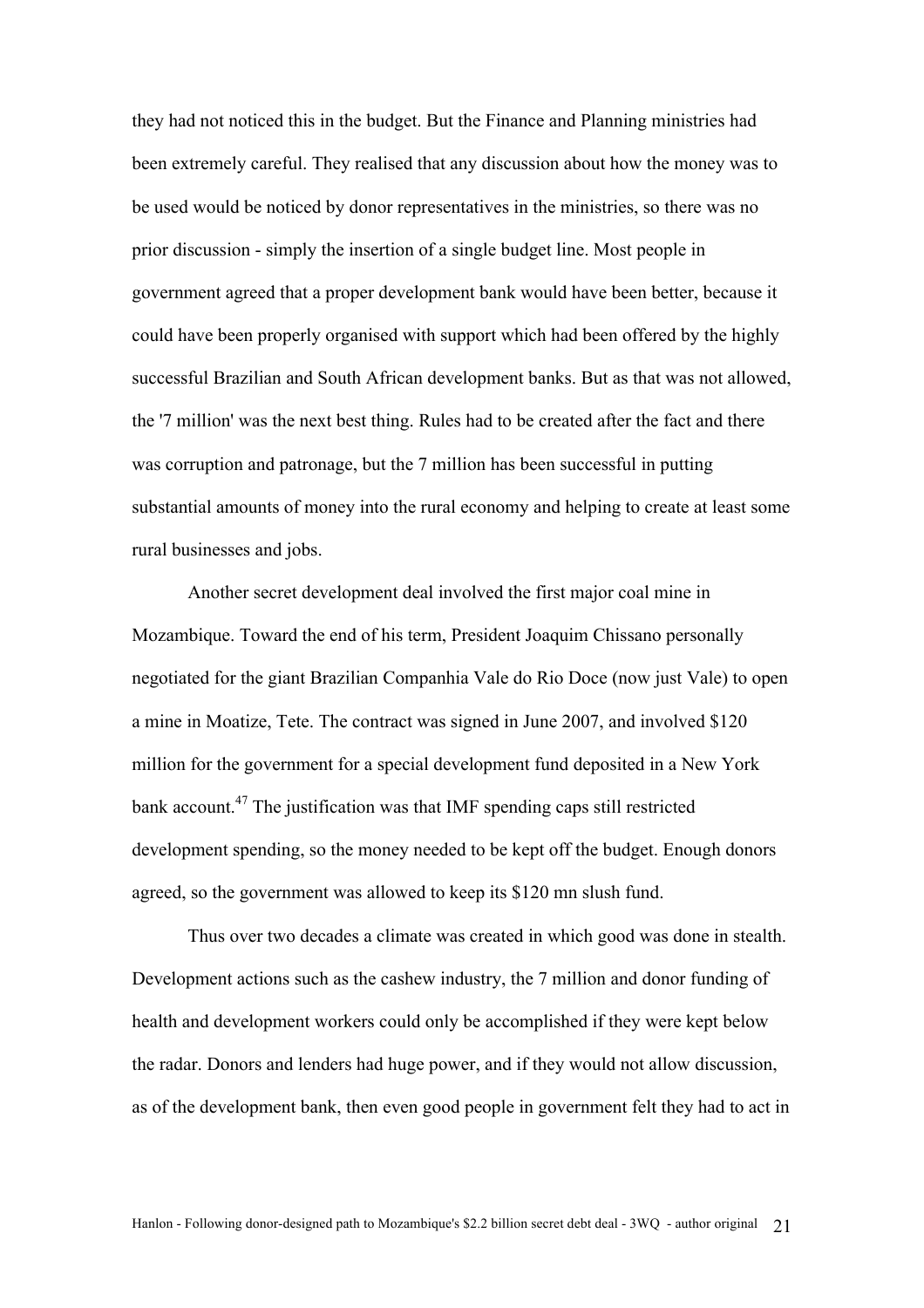secret. Sometimes it was sufficient to just keep actions low key, as with cashew, so donors and lenders were able to hide their eyes.

There are two problems with the climate of secrecy. The first is that broader discussion often leads to better results. Although cashew was well handled, in part because many people were involved, the '7 million' could have been much better organized with more and broader discussion. Second, under the table transactions are always open to unofficial commissions and diversion of money, and other kinds of promises such as jobs or contracts. When the lenders and donors force a shroud of secrecy, they create space for the increasing number of Mozambicans who demand a share.

#### **The gas bonanza**

Hanlon - Following donor-designed path to Mozambique's \$2.2 billion secret debt deal - 3WQ - author original 22 'Privatization means privatizing for the foreigner, and the domestic entrepreneurs do not have the resources, they are not given the chance to have the resources, and they are not part of … creating wealth in the country and providing jobs,' complained President Armando Guebuza in a speech at the Carter Centre in the US on 9 December 2005.<sup>48</sup> This speech reflected the growing anger that the neoliberal policies of the donors and lenders were biased toward foreign investment, and that the creation of a domestic capitalist class was being held back. This partly reflected a younger and better educated group who wanted to develop serious businesses, and who rejected the rent-seeking approach of the Chissano era.<sup>49</sup> Also the success with cashew and the 7 million, plus the growth of domestic businesses productively using government links, led to a view that the state was important in the economy. This was underlined in 2012 by the oppening of the third mobile telephone network by Movitel, jointly owned by Frelimo and the Vietnamese military. It quickly became the best and most successful mobile company,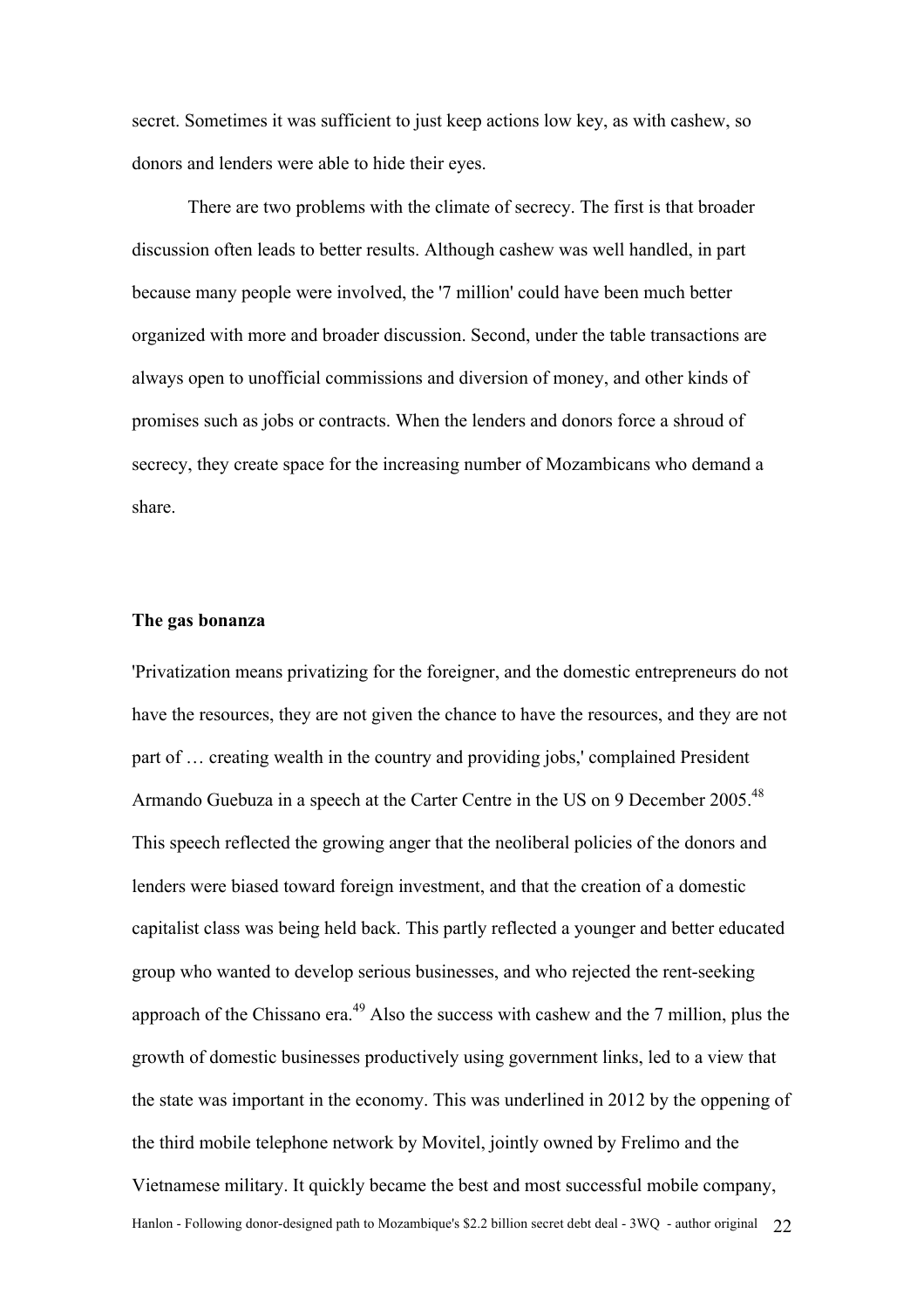providing coverage in rural areas with large number of poorer people, instead of the two earlier companies that had concentrated on urban areas. It seemed proof that party and military companies could be both profitable and promote development.

Guebuza's second term as president (2010-14) saw Mozambique's totally unexpected transformation to a major natural resource economy, with the opening of two major coals mines in 2011 and the discovery of one of the largest reserves of natural gas in Africa in 2010. Instead of investments in the tens of millions of dollars, these would involve billions of dollars. And the new business people responded in classic comprador fashion, creating companies to serve the new mineral-energy investors - often using party or state leverage to force their services to be chosen. The cities of Maputo, Tete, Nampula and Pemba began to boom, with construction fuelled by expectations and various sorts of illegal money.

Gas appeared to promise untold wealth to Mozambique - and to well placed Mozambicans. And the Guebuza presidency came at a time of global change and the growth of a global super-rich, the 1%. The Frelimo elite saw it as their right to be part of this 1%.

The Frelimo elite in Guebuza's second term had a view of domestic capitalism and international relations shaped by four attitudes: 1) Comprador: advancement in business is based on serving foreign interests - corporate, donor or lender; 2) Secrecy: deals and development are done in secret, without public discussion; 3) Self-interest: getting rich will help the poor and it is reasonable to want a share of the spoils; and 4) Gas: loans will be paid off by the gas money.

This seemed the road which had been mapped out over 35 years by the 'international community': lenders, donors, ambassadors and international business people.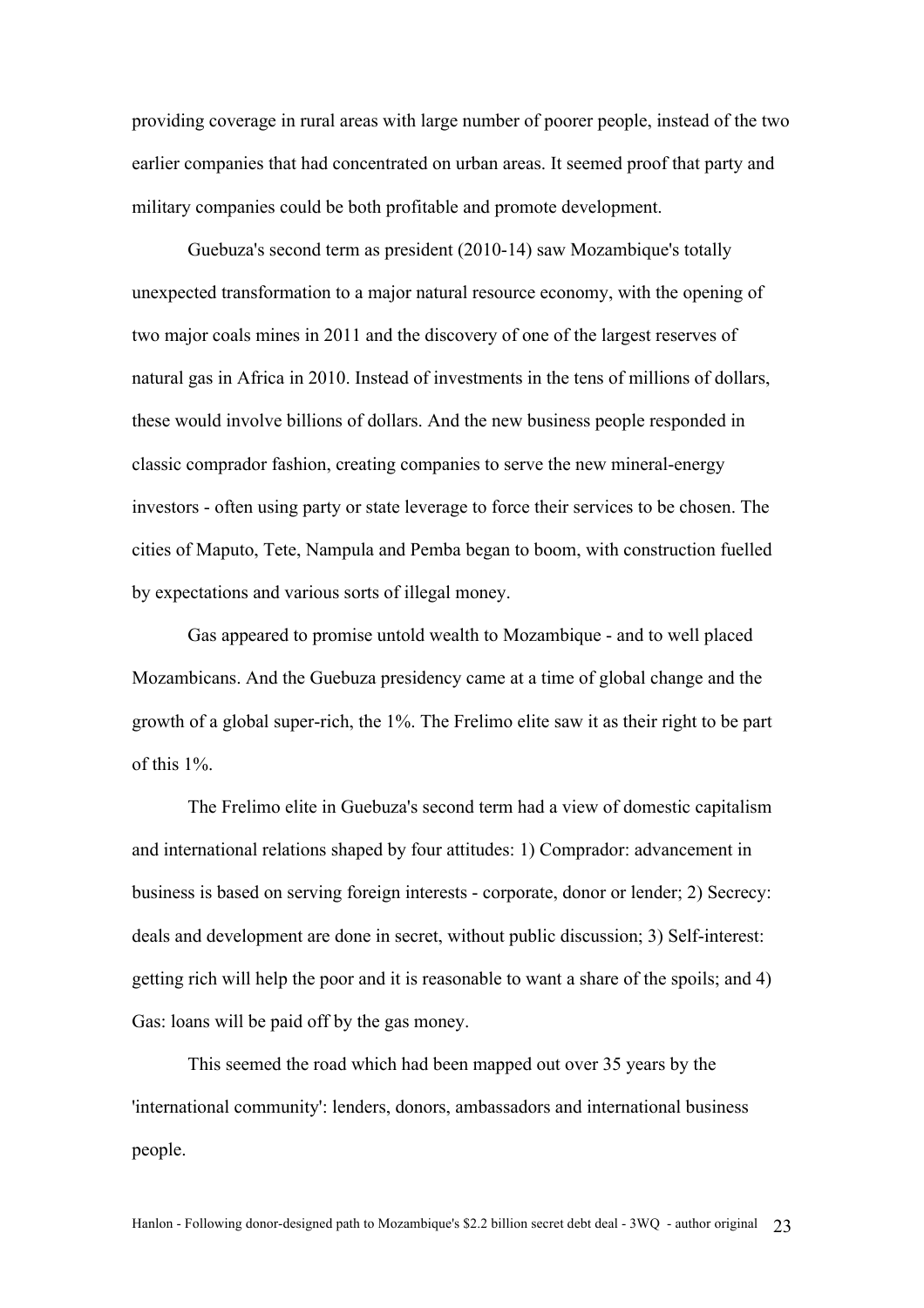#### **The secret loans**

Thus it may not have seemed strange in 2011-13 when President Guebuza was presented with a secret proposal to create a tuna fishing fleet, a maritime security company, and a ship repair and maintenance company. Illegal and unregulated fishing is a major problem around Africa, especially in Mozambique,  $50$  so a national tuna company could be profitable and exploit local resources. Similarly Mozambique could establish sovereignty over its own territorial waters, and could provide security for the offshore gas industry.

Three new state companies were created, largely owned by the security services SISE (State Security and Intelligence Service, Serviço de Informação e Segurança do Estado) $51$ :

- Ematum (Mozambique Tuna Company, \$850 mn loan) for a tuna fleet and maritime security, owned 33% by IGEPE (state holding company), 33% by Emopesca (state fishing company), and 33% by SISE;
- Proindicus (\$622 mn) to provide maritime security, particularly for offshore oil and gas operations, owned 50% by Monte Binga (Ministry of Defence and central government company) and 50% by SISE; and
- Mozambique Asset Management (MAM, \$535 mn), set up for maritime repair and maintenance, 98% owned by SISE and 1% each by Ematum and Proindicus.

Hanlon - Following donor-designed path to Mozambique's \$2.2 billion secret debt deal - 3WQ - author original 24 The three companies and projects are linked. CEO of all three companies is SISE director António Carlos do Rosário. Privinvest is the main contractor in the Mozambique maritime contracts. It is owned by French-Lebanese businessmen brothers, Akram and Iskandar Safa, and is based in Beirut and Abu Dhabi, and also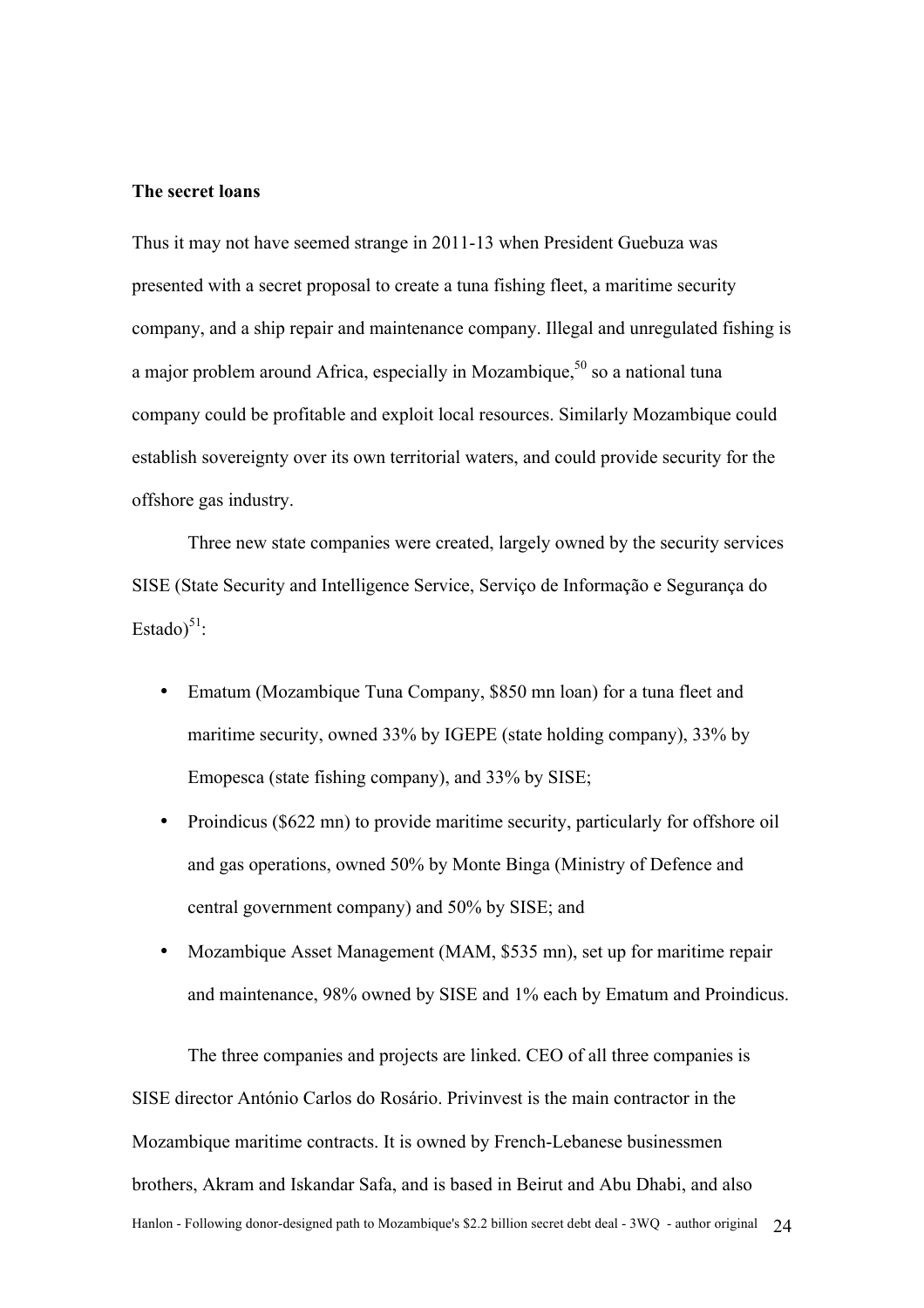owns the CMN (Constructions Mecaniques de Normandie, Mechanical Constructions of Normandy) shipyard in France which built the fishing boats.

The proposals for the three companies said they would repay the loans and earn large profits from fishing, ship repair, selling security services to oil and gas drilling rigs, and by charging fishing boats and cargo ships passing through the Mozambique channel.

The package may have seemed reasonable at the time. The project would be secret, both on commercial grounds, but also to not let donors and lenders know that three state companies were being set up. As with cashew a decade earlier, the government could only promote a good development programme if the more rigid donors and lenders did not see. And in 2013 the prices of oil and gas were very high, so a government guarantee for the loans seemed a safe idea.

Initially the project seemed to have international approval. The loans were organised by major banks, Credit Suisse and VTB, which is 61% owned by the Russian government, and the banks actually encouraged Mozambique to increase the size of the loans. Furthermore, Mozambique seemed to have diplomatic support. There was a public ceremony to launch the boat construction at the CMN shipyard in Cherbourg, France, with Guebuza, France's President Francois Hollande and CMN owner Iskandar Safa.<sup>52</sup> Finally, the loans to the three companies were linked to substantial purchases of boats, planes, communications equipment and other hardware from France, Germany, Portugal, Turkey, China, India, Israel, Sweden, Austria, Romania and the United States<sup>53</sup>

And when the tuna fishing boat loan became public in 2013, the IMF only asked that the loan be put into the state budget - which must have again suggested that the other loans would also be acceptable to the IMF.<sup>54</sup>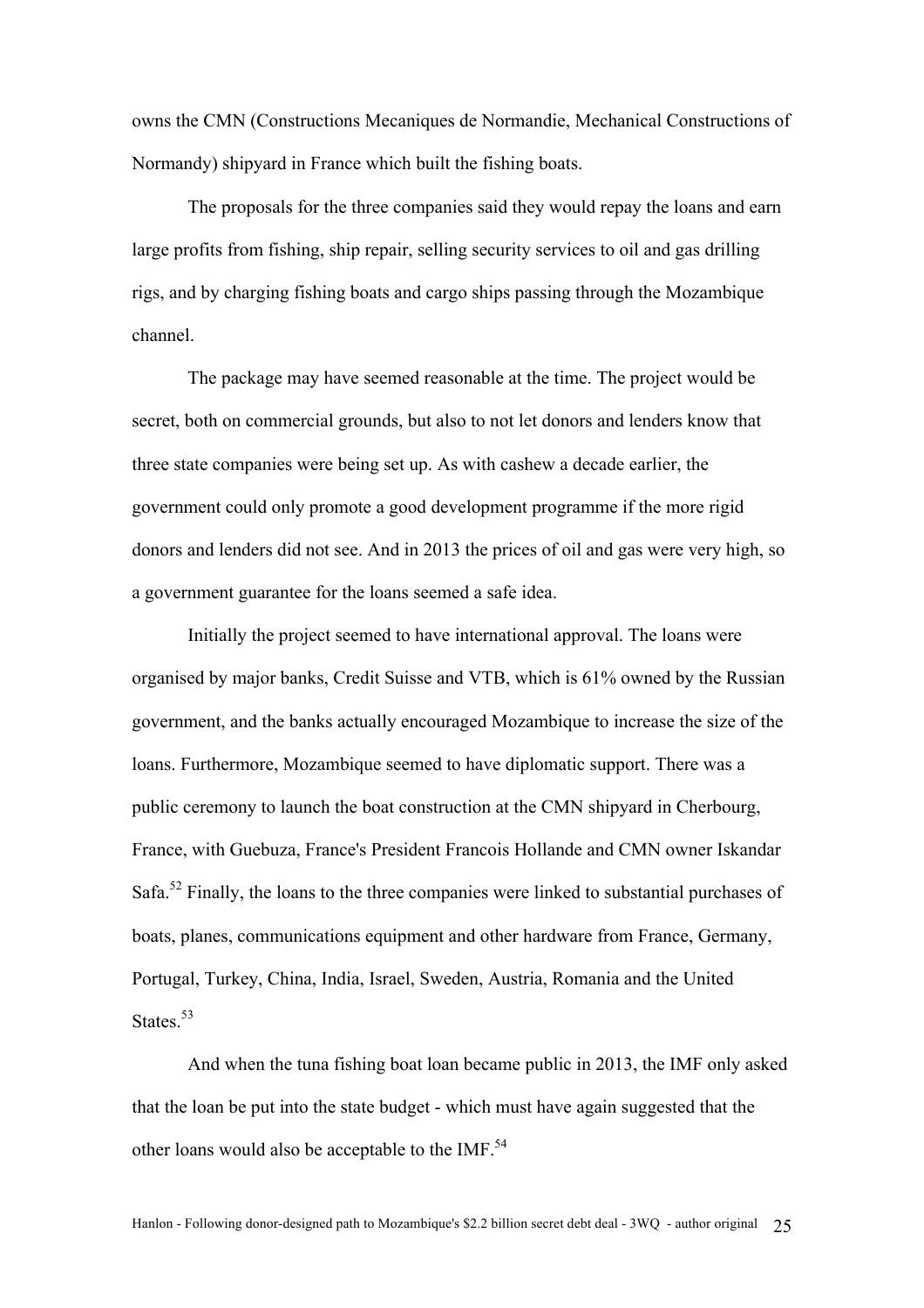Only in early 2016 was it revealed that it was not just the Ematum loan. There were two others plus secret suppliers' credits for \$221 mn taken by the Ministry of Interior between 2009 and 2014, which included armoured cars prominently displayed in response to riot threats in Maputo in April 2016. Thus, in secret and without telling the IMF, donors or bondholders, the government had guaranteed \$2,228 million in debt. State loan guarantees require parliamentary approval, which had not been requested. And by this time oil and gas prices had collapsed and the gas projects in Mozambique were delayed. In April 2016, the IMF stopped disbursement on a loan under the Standby Credit Facility and the budget support donors all stopped payments directly to the government budget (but continued to fund projects).<sup>55</sup>

It appears that the three loans had been negotiated by Armando Guebuza, when he was president, and a very small group around him. When Filipe Nyusi's new government took office in January 2015, they did not know the details and magnitude of the loans, although they knew they had a problem. Adriano Maleiane, who is highly respected and who two decades earlier had fought with the World Bank and IMF to try to prevent corrupt bank privatizations, was named finance minister in 2015 to try to clean up the mess and deal with lenders and donors.

The initial offense, as it had been a decade earlier with the '7 million' district development funds, was that it had been kept secret from donors and the IMF. But the '7 million' had at least been a been a single budget line; this was much more serious because it had not been included in the state budget and the guarantees had not been approved by parliament. In mid-2016, when details of the three projects had still not been made public, available information suggested that the loans became an umbrella for substantial military equipment purchases. And there were accusations that prices, for example of the fishing boats, were inflated to allow commissions for various parties to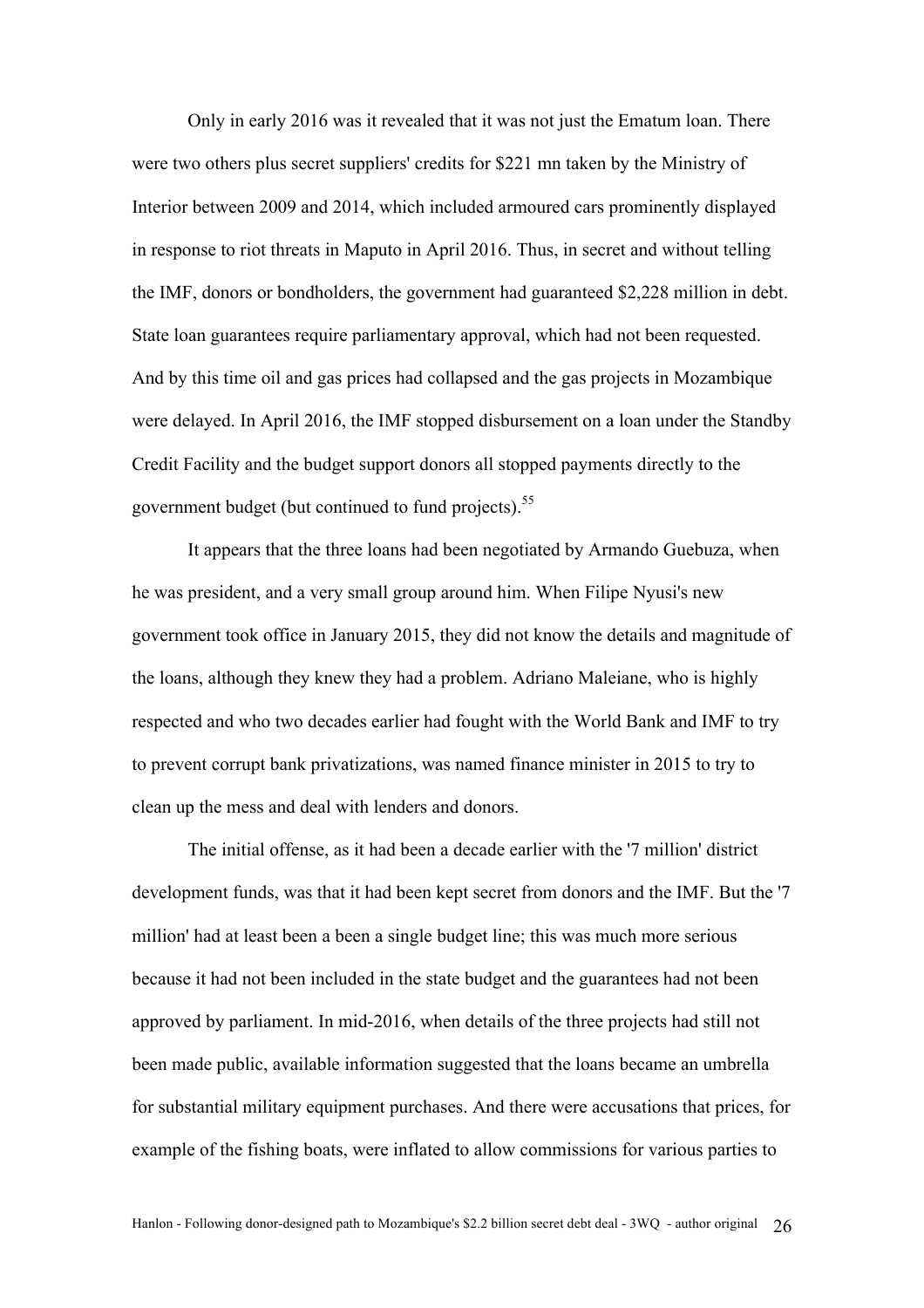the agreement.<sup>56</sup> IMF Managing Director Christine Lagarde told the BBC on 18 May 2016 that in keeping the loans secret, the Mozambique government is "clearly concealing corruption."57

The argument could be made that just as the '7 million' had to be introduced without proper discussion and regulation so that the donors and lenders did not block it, so tuna and maritime security had to be done the same way. But with the boats, the secrecy had a much higher price. The basic ideas of tuna fishing and maritime industries are probably sensible, but Mozambique has no crews capable of running the fishing boats or the sophisticated patrol boats, and there had apparently been no discussion with the gas companies as to whether they would accept a purely Mozambican security company (which seems highly unlikely). Public discussions and open tenders might have led to longer term joint ventures with appropriate training and the potential for contracts with the gas companies. More open discussions would have allowed experts to check profit predictions, the appropriateness of the boats, and the prices being offered.

# **Conclusion: following the road map**

Taking \$2.2 billion in secret loans to create security service owned fishing and maritime companies seems a flagrant violation of both 'good governance' and good sense. However, the loans and projects follow the road for the creation of domestic capitalism shaped by donors and lenders during more than four decades of change management. In moving the Mozambican elite away from socialism, lenders and donors promoted a particular model in which domestic business was based on patronage, government and donor largesse, and rent-seeking. Businesspeople and members of the elite were expected to service foreign interests. The split between the lender and donor rhetoric of market fundamentalism and the need to intervene to create a domestic business class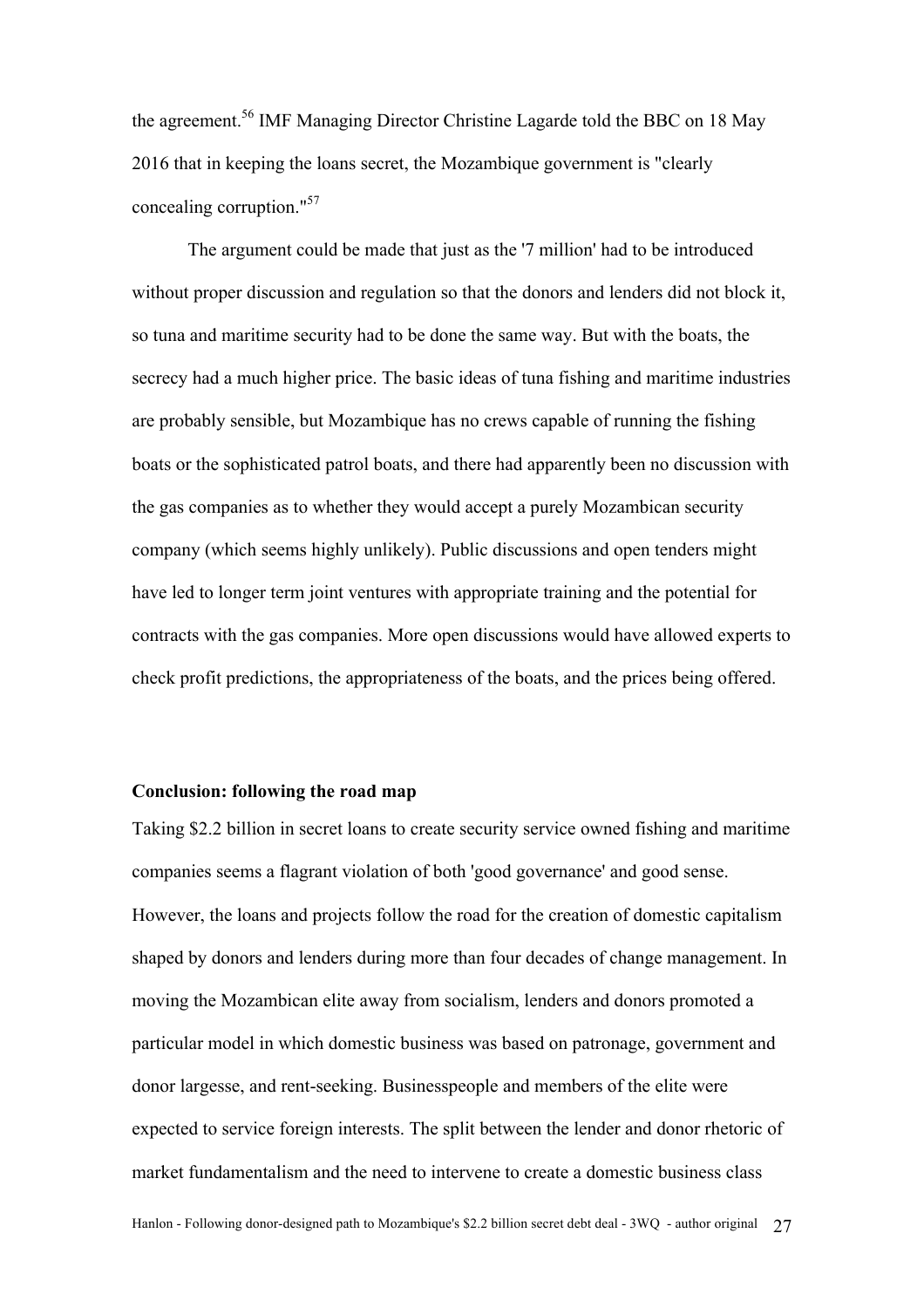was recognised, and thus government and the elites were given space both to promote development and promote their own interests so long as it was done in secret and did not challenge the rhetoric. And with the potential of billions of dollars from gas to be shared between foreign and domestic interests, local elites were encouraged to dream of super riches. The \$2.2 billion in loans fit within this pattern - and had it not been for the unexpected drop in oil and gas prices, lenders and donors probably would have allowed it to pass with little comment and a small slap on the wrist.

# **Disclosure statement**

There are no potential conflicts of interest.

#### **Notes on Contributor**

Joseph Hanlon is a Visiting Senior Fellow in the Department of International Development at the London School of Economics and a Visiting Senior Research Fellow in Development Policy and Practice at the School of Politics, Philosophy, Economics, Development and Geography of the Open University, Milton Keynes, England. He has been writing about Mozambique since 1978, and his books include *Mozambique: The Revolution Under Fire* (1986), *Mozambique: Who Calls the Shots* (1991), *Peace Without Profit* (1996), *Mozambique and the Great Flood of 2000* (*Moçambique e as Grandes Cheias de 2000*, 2001, with Frances Christie), *Do bicycles equal development in Mozambique* (*Há mais bicicletas, mas há desenvolvimento?,* 2008, with Teresa Smart) and *Chickens and beer: A recipe for agricultural growth in Mozambique* (*Galinhas e cerveja: uma receita para o crescimento*, 2014, with Teresa Smart). Since 1992 he has been editor of the *Mozambique Political Process Bulletin* (To subscribe: http://tinyurl.com/moz-en-sub). His Mozambique website is http://www.tinyurl.com/mozamb.

# **Bibliography**

Bringseliu, Louise D. 'Resistance to change: Four interpretations', Lund (Sweden): Lund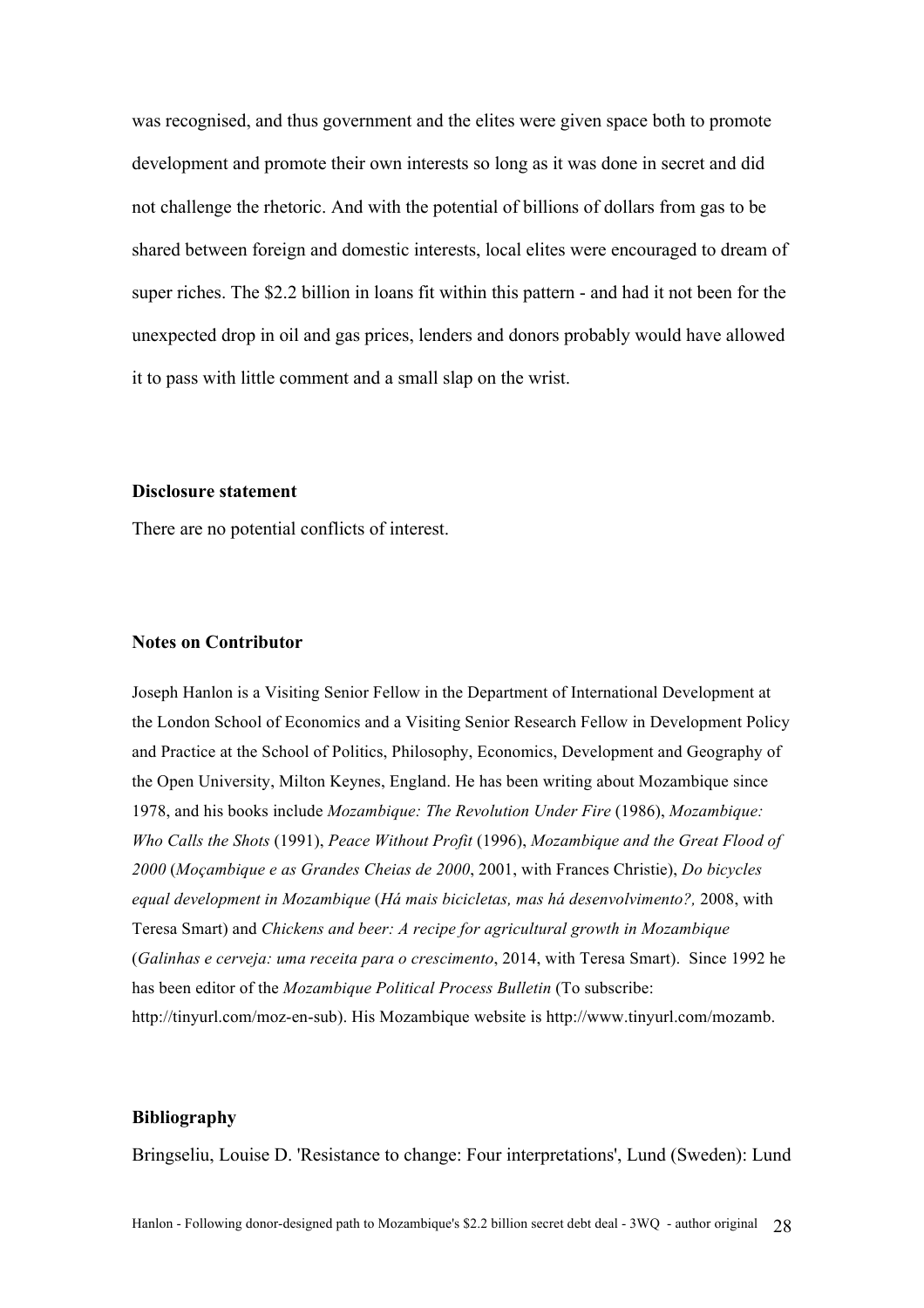Institute of Economic Research, 2010. Working Paper Series 2010/1. Accessed 14 Aug 2016: http://www.lri.lu.se/media/lri/workingpapers/2010-1-resistanceto-change-louise-d.-bringselius.pdf

- Castel-Branco, Carlos, and Christopher Cramer. 'Privatization and Economic Strategy in Mozambique.' In *From Conflict to Recovery in Africa*, ed Tony Addison, 155- 170. Oxford: Oxford University Press, 2003.
- Centre for Research on Governance and Development. 'Afrobarometer Round 5 Summary of Results for Mozambique, 2012'. Accra: Afrobarometer, 2013. Accessed 31 Aug 2016: http://afrobarometer.org/sites/default/files/publications/Summary%20of%20resu lts/moz\_r5\_sor\_en.pdf
- Eagleton-Pierce, Matthew. *Neoliberalism: The Key Concepts.* Abingdon, UK: Routledge, 2016.
- Fauvet, Paul and Marcelo Mosse. *Carlos Cardoso: Telling the Truth in Mozambique.*  Cape Town: Double Storey, 2003.
- Hanlon, Joseph. *Mozambique: Who Calls the Shots.* London: James Currey, 1991.
- Hanlon, Joseph. *Peace without Profit.* Oxford: James Currey, 1996.
- Hanlon, Joseph. 'Matando a galinha dos ovos de ouro', *Metical* (Maputo), 17 September–3 October 2001 (article series). Accessed 31 Aug 2016: http://www.mol.co.mz/noticias/metical/2001/mt010917.html. An English version of the article series, 'Killing the goose that laid the golden eggs', is on bit.ly/1X9RsWk
- Hanlon, Joseph. 'Bank corruption becomes site of struggle in Mozambique', *Review of African Political Economy*, 91 (2002): 53–72.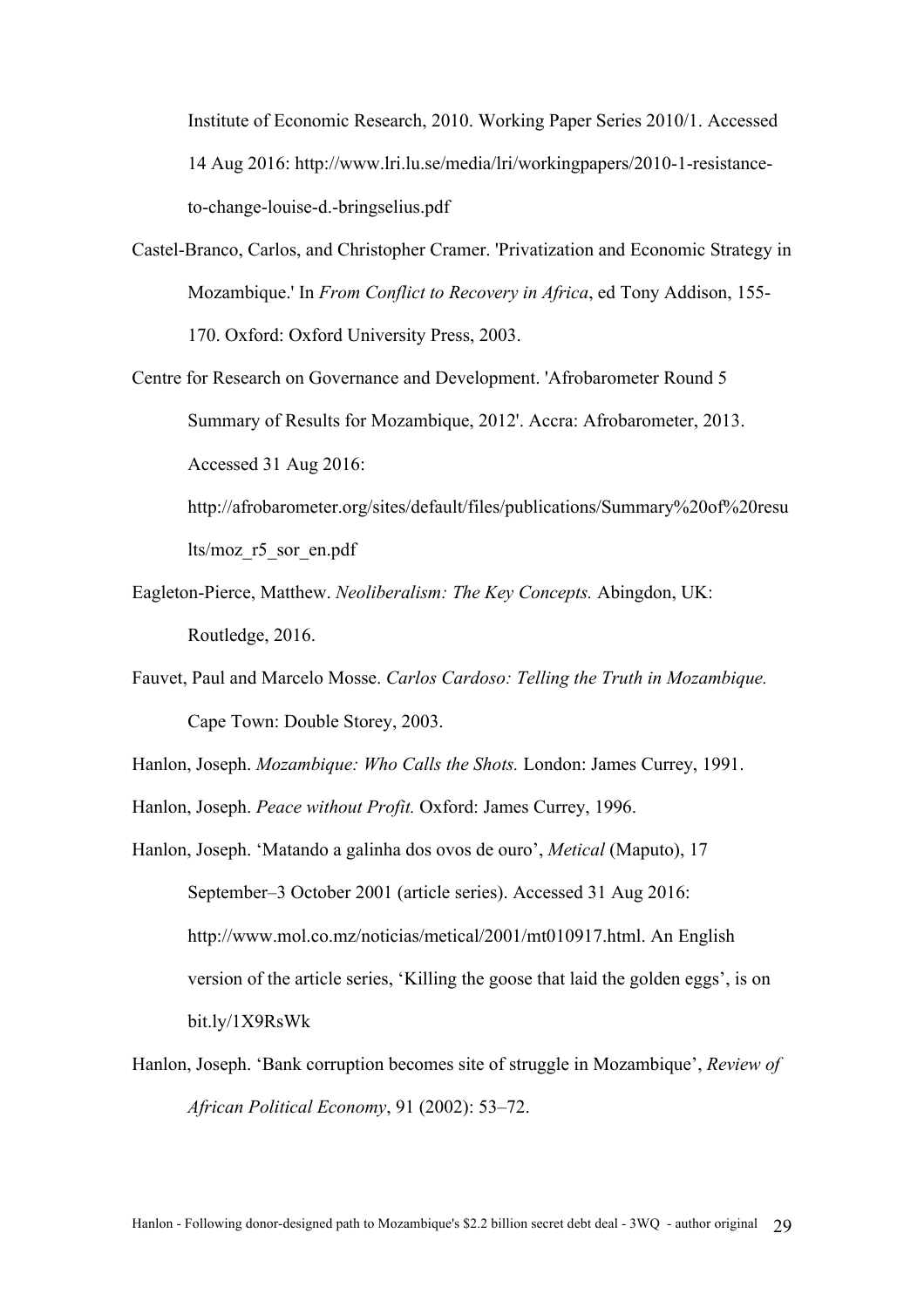- Hanlon, Joseph. 'Do donors promote corruption?: the case of Mozambique'. *Third World Quarterly*, 25 no. 4 (2004): 747-63.
- Hanlon, Joseph and Marcelo Mosse. 'Is Mozambique's elite moving from corruption to development?' Paper presented at UNU-WIDER Conference on the Role of Elites in Economic Development, 12-13 June 2009, Helsinki, Finland.
- Hanlon, Joseph and Teresa Smart. *Do bicycles equal development in Mozambique?*  Woodbridge, Suffolk, UK: James Currey, 2008.
- Ibrahim, Malik. 'Africa's Fish Are Being Plundered with Devastating Consequences', *Geopolitical Monitor*, July 29, 2016. Accessed 14 August 2016: https://www.geopoliticalmonitor.com/africas-fish-are-being-plundered-withdevastating-consequences/
- IMF, 'Republic of Mozambique: Third Review Under the Three-Year Arrangement Under the Poverty Reduction and Growth Facility …' Country Report No. 06/46. Washington: IMF, 2006. Accessed 31 Aug 2016: http://www.imf.org/external/pubs/cat/longres.cfm?sk=18874.0
- IMF, 'Republic of Mozambique: Staff Report for the 2015 Article IV Consultation, Fifth Review Under the Policy Support Instrument …', 2016. Country Report No. 16/9. Accessed 29 August 2016: https://www.imf.org/external/pubs/cat/longres.aspx?sk=43588.0.
- Kentikelenis, Alexander E., Thomas H. Stubbs and Lawrence P. King, 'IMF conditionality and development policy space, 1985-2014', *Review of International Political Economy*, 2016.
- Landau, Luis. 'Rebuilding the Mozambique economy: assessment of a development partnership - country assistance review'. Washington: World Bank Operations Evaluation Department, 1998, but only made public in 2010. Accessed 29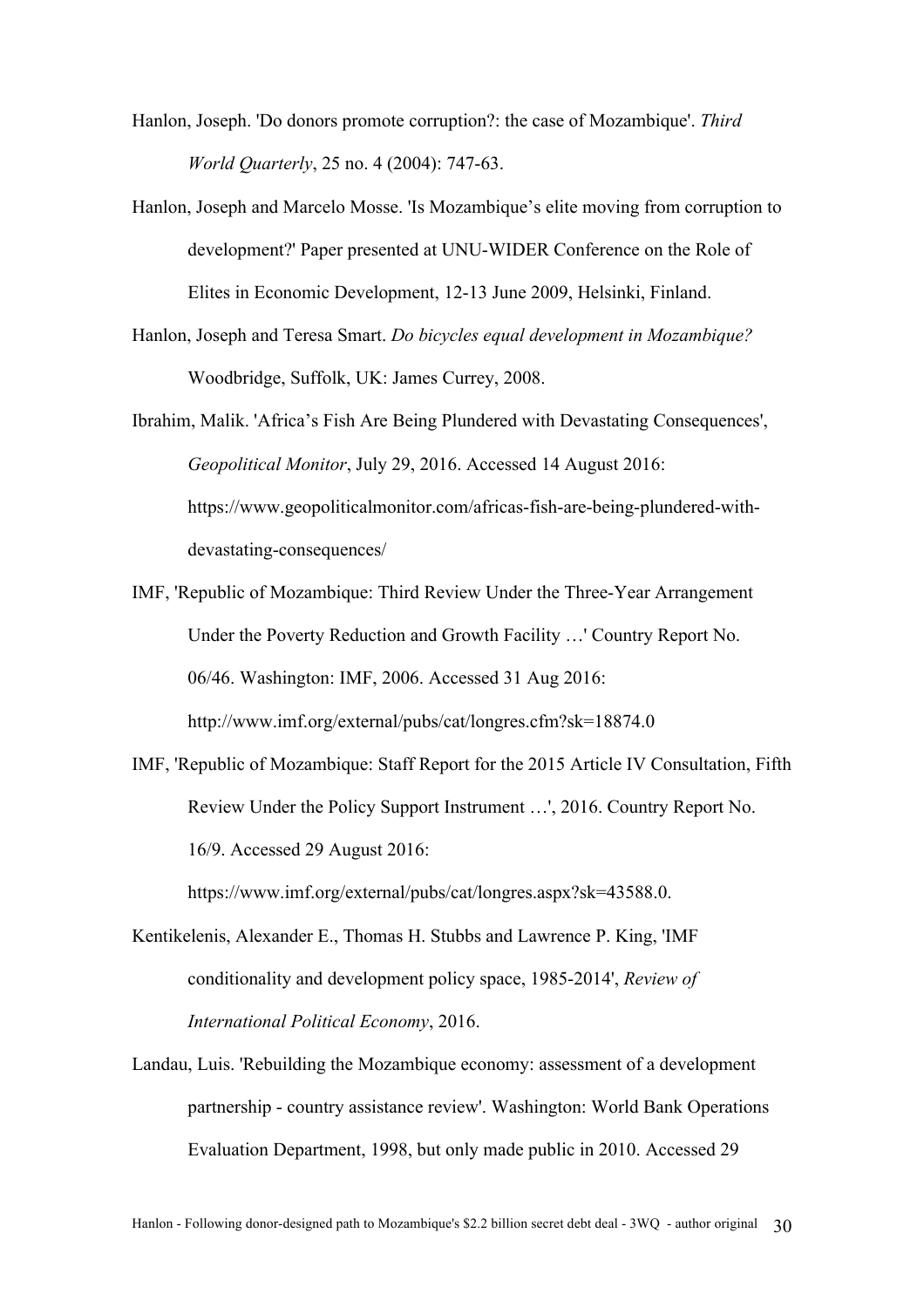August 2016:

http://documents.worldbank.org/curated/en/251731468773964259/Rebuildingthe-Mozambique-economy-assessment-of-a-development-partnership-countryassistance-review

Mak, Daniella. 'Colonial Discourse in the Cold War: Negotiations Between António de Oliveira Salazar and John F. Kennedy over Angolan Independence and the Azores Base from 1961 to 1963'. Philadelphia: University of Pennsylvania, 2009-2010 Penn Humanities Forum on Connections, 2010. Accessed 14 August 2016:

http://repository.upenn.edu/cgi/viewcontent.cgi?article=1012&context=uhf\_201 0

*Mozambique News Reports & Clippings*, ed Joseph Hanlon, irregular e-mailed periodical published since 2000, available on http://bit.ly/mozamb

NORAD. 'NORAD's Good Governance and Anti-Corruption Action Plan 2000-2001'. Oslo: Norwegian Agency for Development Cooperation (NORAD), 2000. NORAD rapport 2000/1. Accessed 1 Sept 2016: https://www.norad.no/ombistand/publikasjon/2009/norads-good-governance-and-anti-corruption-actionplan-2000-2001/

- Selemane, Tomás. 'Alguns Desafios na Indústria Extractiva em Moçambique', Maputo: Centro de Integridade Pública, 2009, 14.
- Smart, Teresa and Joseph Hanlon. *Galinhas e Cerveja: uma receita para o crescimento.* Maputo: Kapicua, 2014.
- Stiglitz, Joseph . 'The future of the eurozone', *Guardian*, London, 6 August 2016, edited extract from Joseph Stiglitz, *The Euro and its Threat to the Future of Europe*, London: Allen Lane, 2016.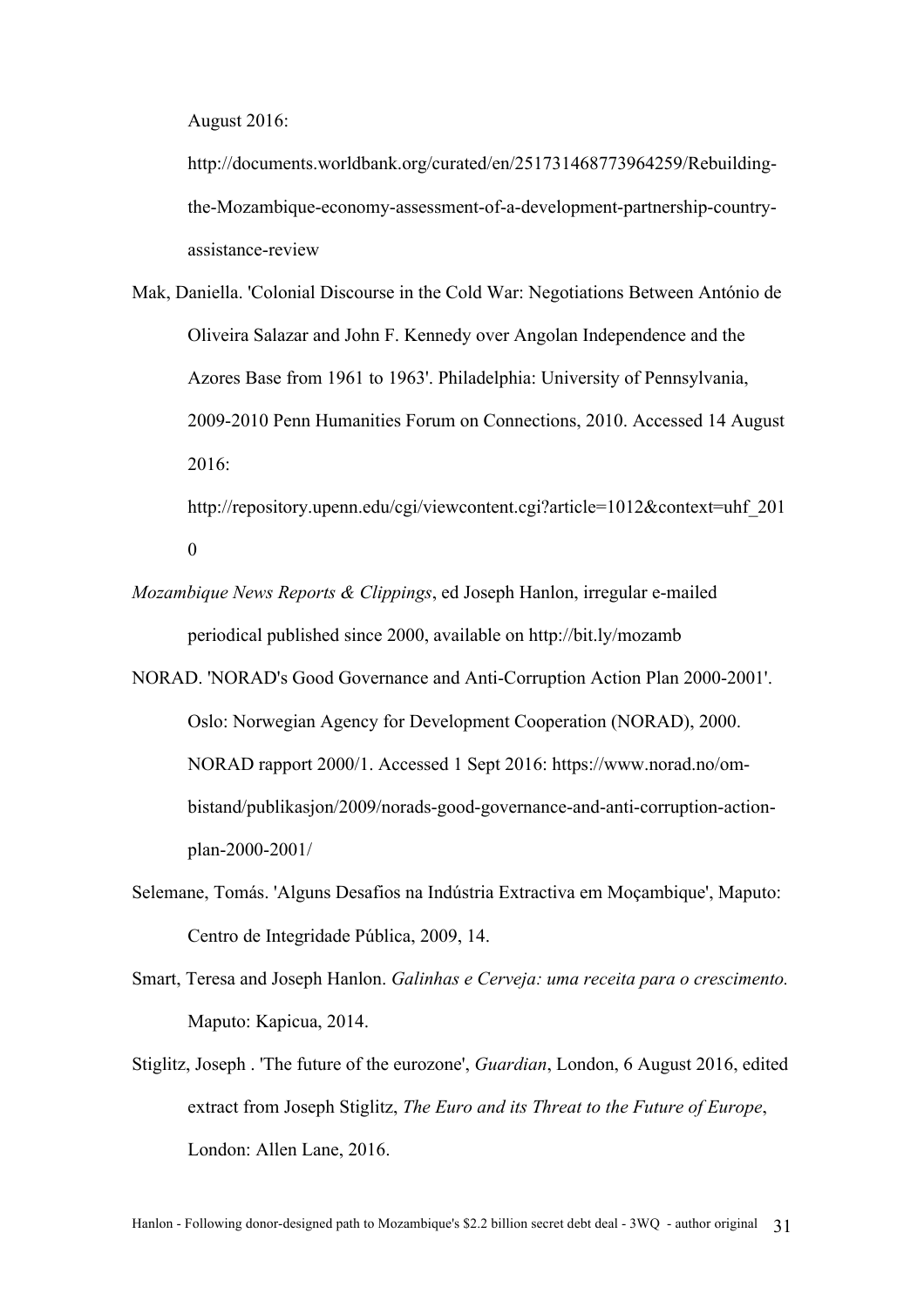- Swarns, Rachel. 'Mozambique Pays for Capitalism in Dollars and in Blood', *New York Times*, 22 December 2001.
- Trader-Leigh, Karyn E. 'Case study: identifying resistance in managing change'. *Journal of Organizational Change Management*, 15, 2 (2002): 138 - 155
- United Nations Office on Drugs and Crime, *World Drug Report 2015.* New York: United Nations.
- Williamson, John. 'What should the World Bank think about the Washington Consensus?' *The World Bank Research Observer*, 15, no. 2 (2000): 251-64.
- World Bank, 'Mozambique Country Assistance Strategy 1995' (full title: 'Memorandum of the President of the International Development Association to the Executive Directors on a Country Assistance Strategy of the World Bank Group for the Republic of Mozambique November 7, 1995 Report No. 15067-MOZ'). Washington: World Bank. 1995, but only made public 2010. Accessed 31 Aug 2016:
	- http://documents.worldbank.org/curated/en/437451468323992182/pdf/multipage.pdf
- World Bank. *Mozambique economic update: navigating low prices.* Washington: World Bank Group. 2016. Accessed 1 Sept 2016: http://documents.worldbank.org/curated/en/698961467989521291/Mozambique -economic-update-navigating-low-prices
- <sup>1</sup> *Mozambique News Reports & Clippings*, 316, 24 Apr 2016 and 318, 5 May 2016.

<sup>2</sup> Eagleton-Pierce, *Neoliberalism,* 18.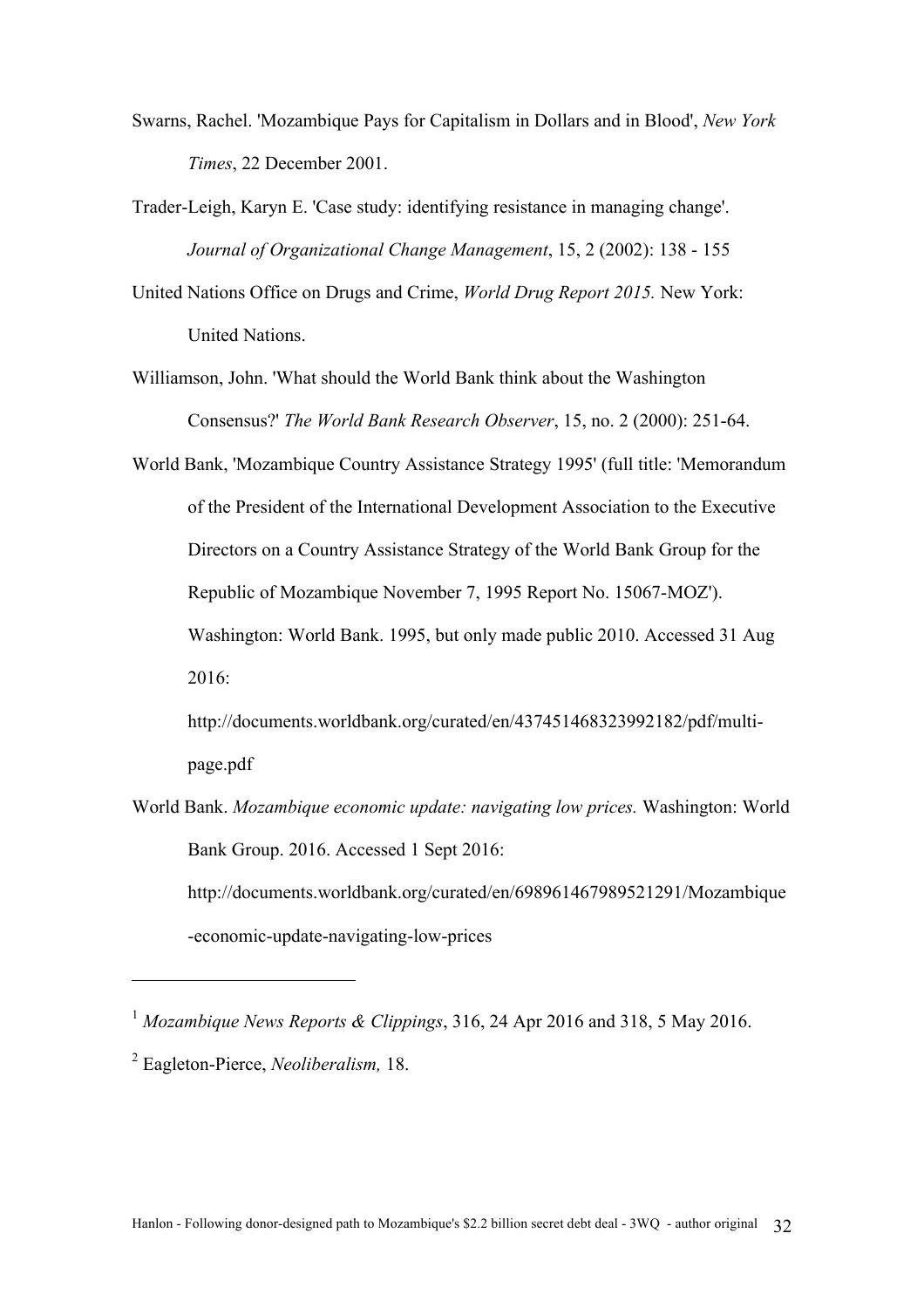$3$  Trader-Leigh, 'Case study: identifying resistance in managing change'. There is a huge change management literature, but on resistance to change, see, for example, Bringseliu, 'Resistance to change: Four interpretations'.

<sup>4</sup> *Mozambique News Reports & Clippings*, 319, 11 May 2016

<sup>5</sup> Hanlon. 'Do donors promote corruption?

 $\overline{a}$ 

<sup>6</sup> Mak, 'Colonial Discourse in the Cold War'.

<sup>7</sup> 'Ten years without Samora', *Mozambiquefile* (Maputo: AIM), September 1996, 3.

<sup>8</sup> The United Nations General Assembly in 1974 adopted the Declaration for the Establishment of a New International Economic Order, and over the next five years there was substantial debate about how to shift the global economy to benefit the south, but the elections of Ronald Reagan in the United States in 1980 and Margaret Thatcher in the UK in 1979 brought the dominance of conservative and neoliberal economics and restored northern dominance.

<sup>9</sup> Hanlon. *Peace without Profit.* 15.

<sup>10</sup> Stiglitz. The future of the eurozone'.

<sup>11</sup> Williamson, 'What should the World Bank think about the Washington Consensus?'

- <sup>12</sup> Stiglitz, 'The future of the eurozone'.
- <sup>13</sup> Speaking at a press conference in Washington DC, 12 April 2014. Accessed 31 Aug 2016: https://www.imf.org/en/News/Articles/2015/09/28/04/54/tr041214b
- <sup>14</sup> Kentikelenis, Stubbs and King, 'IMF conditionality and development policy space, 1985-2014'.
- <sup>15</sup> IMF, 'Republic of Mozambique: Staff Report for the 2015 Article IV Consultation'. <sup>16</sup> World Bank. *Mozambique economic update: navigating low prices.*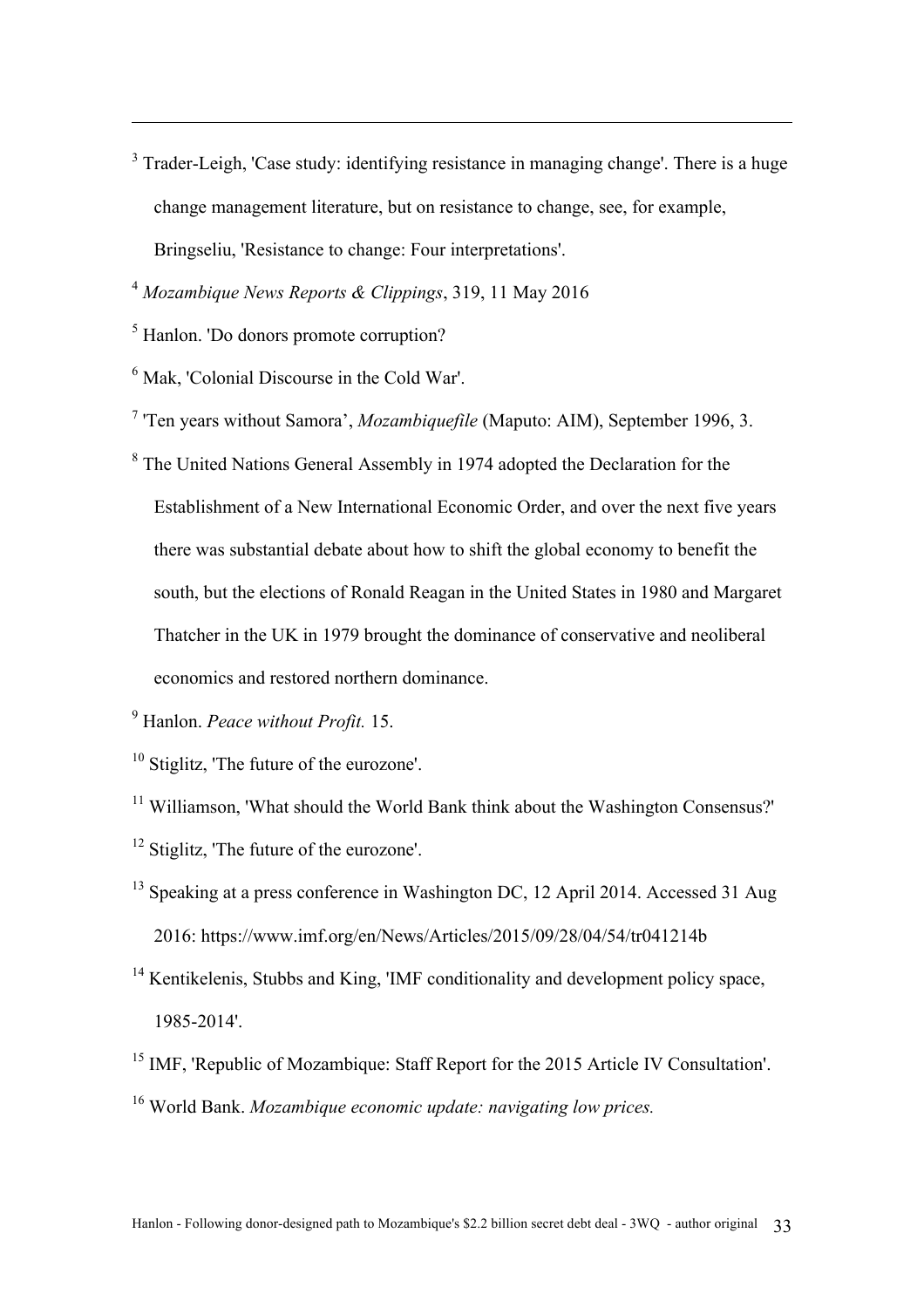- <sup>17</sup> Fauvet and Mosse, *Carlos Cardoso,* 159. Briefing to journalists 11 October 1986. He was killed in a still unexplained plane crash in South Africa on 19 October 1986. Joaquim Chissano became president.
- <sup>18</sup> Landau, *Rebuilding*, 11.

- <sup>19</sup> Landau, *Rebuilding*, 63.
- <sup>20</sup> Castel-Branco and Cramer, 'Privatization ...', 160.
- <sup>21</sup> Hanlon. *Mozambique: Who calls the shots*? chapters 1 and 10.
- <sup>22</sup> Hanlon. 'Do donors promote corruption?'
- <sup>23</sup> IMF, 'Republic of Mozambique: Third Review …'. 7.
- <sup>24</sup> World Bank, 'Mozambique Country Assistance Strategy 1995'. 17.
- $25$  Details of the banking crisis and scandal were published in Hanlon. 'Bank corruption becomes site of struggle in Mozambique' and Hanlon, 'Matando a galinha dos ovos de ouro'.
- <sup>26</sup> Swarns, 'Mozambique Pays for Capitalism in Dollars and in Blood'.
- <sup>27</sup> *Domingo*, Maputo, 2 Dec 2001.
- <sup>28</sup> Hanlon and Smart. *Do Bicycles Equal Development?* 121. On Norway: 'NORAD's Good Governance and Anti-Corruption Action Plan 2000-2001.'
- <sup>29</sup> *Mozambique News Reports and Clippings,* 160, 17 April 2010.
- <sup>30</sup> Smart and Hanlon. *Galinhas e Cerveja.* 162-3.
- <sup>31</sup> Orlando Macuáca, 'Chefe de Estado deve liderara diálogo público-privado', *O Pais Economico,* Maputo, 22 July 2016*.*
- $32$  Centre for Research on Governance and Development. 'Afrobarometer Round 5', 36.
- <sup>33</sup> Transparency International, ' Daily lives and corruption: Public opinion in Southern Africa', Berlin: Transparency International, 2011.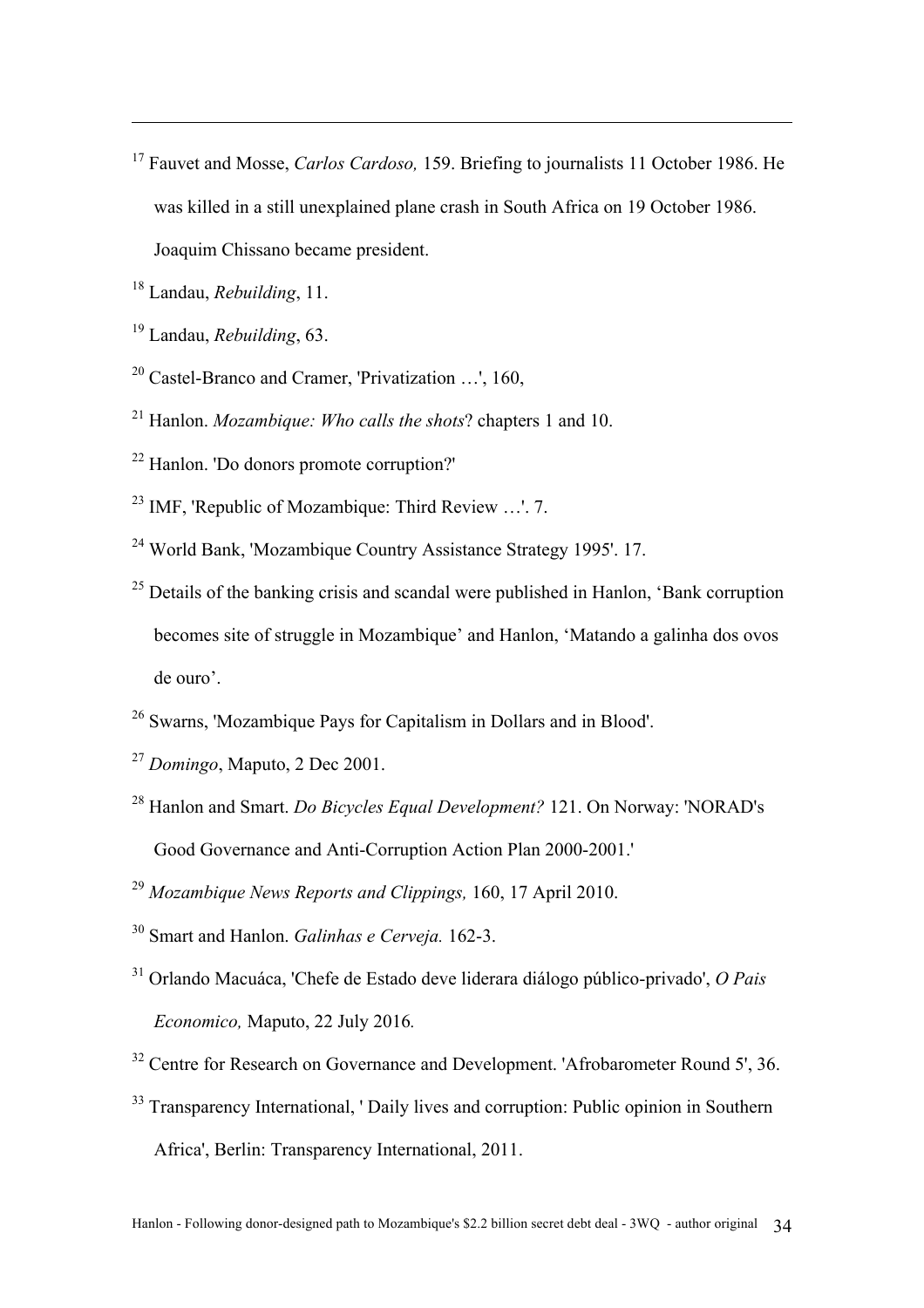Hanlon and Smart. *Do bicycles equal development in Mozambique?* 103.

Hanlon. *Peace without Profit.* 49-50.

- <sup>36</sup> This can also be interpreted as an incentive for privatization. The cap is on the total wage bill, and it was pointed out that nurses working for private clinics and teachers at private schools are no longer government employees and thus were not covered by the cap.
- Hanlon, ' IMF praise, but salary cap remains', *Mozambique News reports & clippings* 105, 9 Feb 2007.
- Smart and Hanlon. *Galinhas e Cerveja.* 35-6, 82.
- Hanlon, 'Drugs now biggest business', *Metical* (Maputo) 28 June 2001.
- US Embassy, Maputo, 'Management Notice 522010', 6 Feb 2010.
- UNODC, *World Drug Report 2015,* xiv, 44.
- World Bank, 'Mozambique Country Assistance Strategy 1995'. 17.

- Hanlon and Smart. *Do bicycles equal development in Mozambique?* 42.
- Hanlon and Smart. *Do bicycles equal development in Mozambique?* 124, 178 fn 7.
- Hanlon and Smart. *Do bicycles equal development in Mozambique?* 83-4.
- Selemane, 'Alguns Desafios na Indústria Extractiva em Moçambique'.
- Hanlon and Smart. *Do Bicycles Equal Development?* 180.
- Hanlon and Mosse, 'Is Mozambique's elite moving from corruption to development?'
- Ibrahim, 'Africa's Fish Are Being Plundered with Devastating Consequences'.
- 'Secret security debts devastate economy', *Africa Confidential*, 13 May 2016.
- 'Retour en images sur la visite de François Hollande à Cherbourg', *La Manche Libre*  (Agneaux), 30 September 2013. Accessed 1 Sept 2016:

Hanlon. *Peace without Profit.* 34